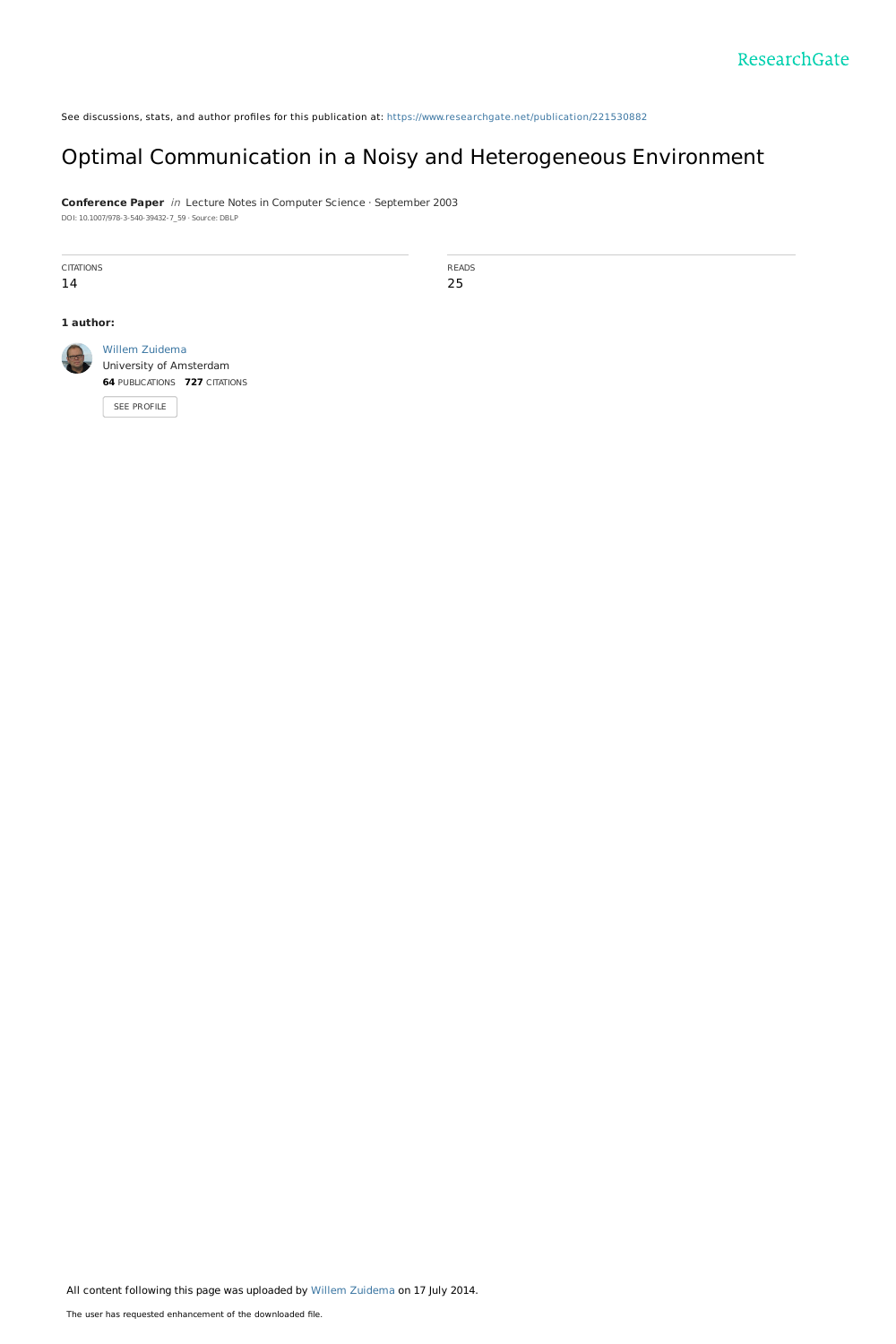# Optimal Communication in a Noisy and Heterogeneous Environment

Willem Zuidema (1) Language Evolution & Computation Research Unit (2) Institute for Cell, Animal and Population Biology University of Edinburgh, U.K. http://www.ling.ed.ac.uk/∼jelle jelle@ling.ed.ac.uk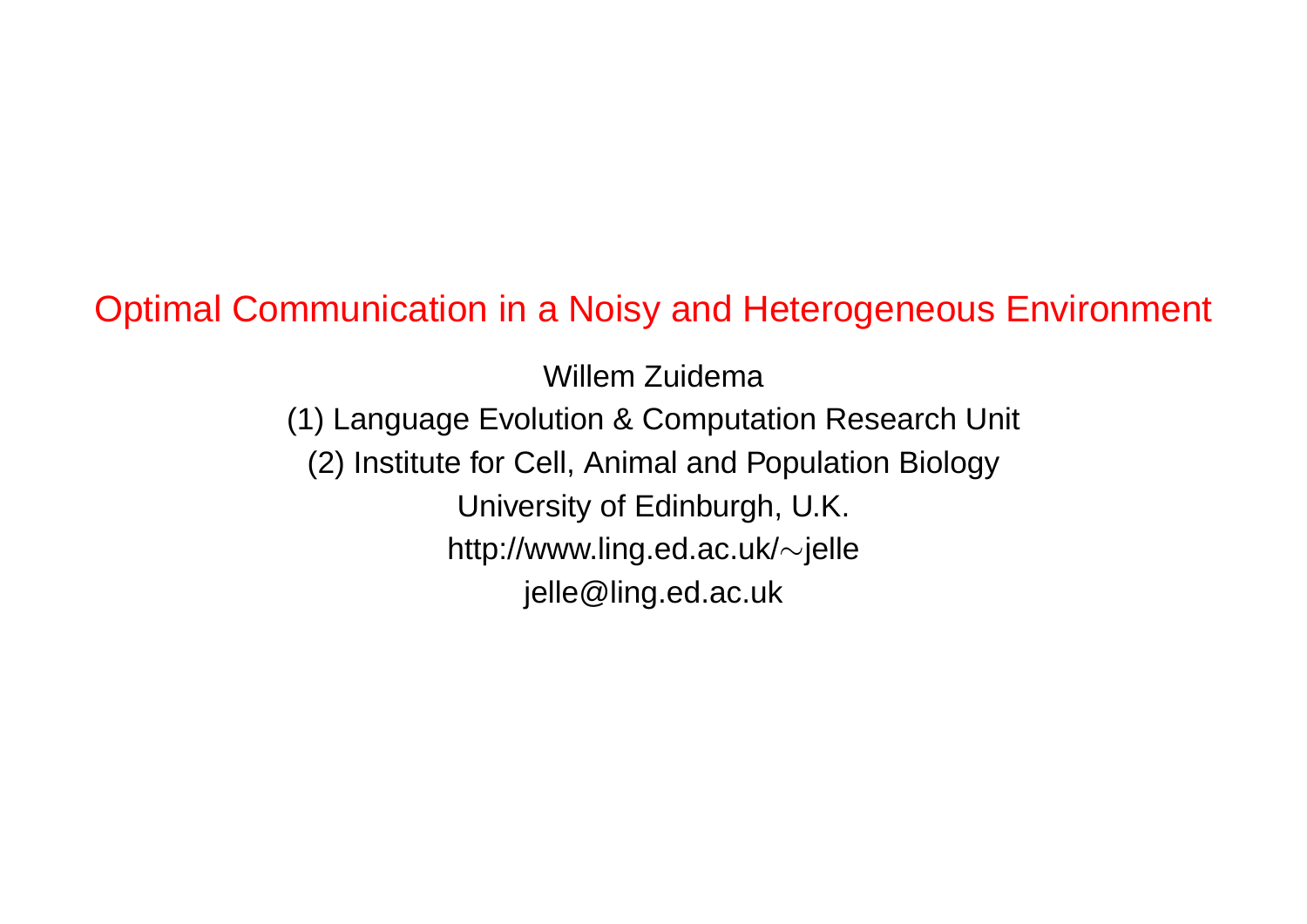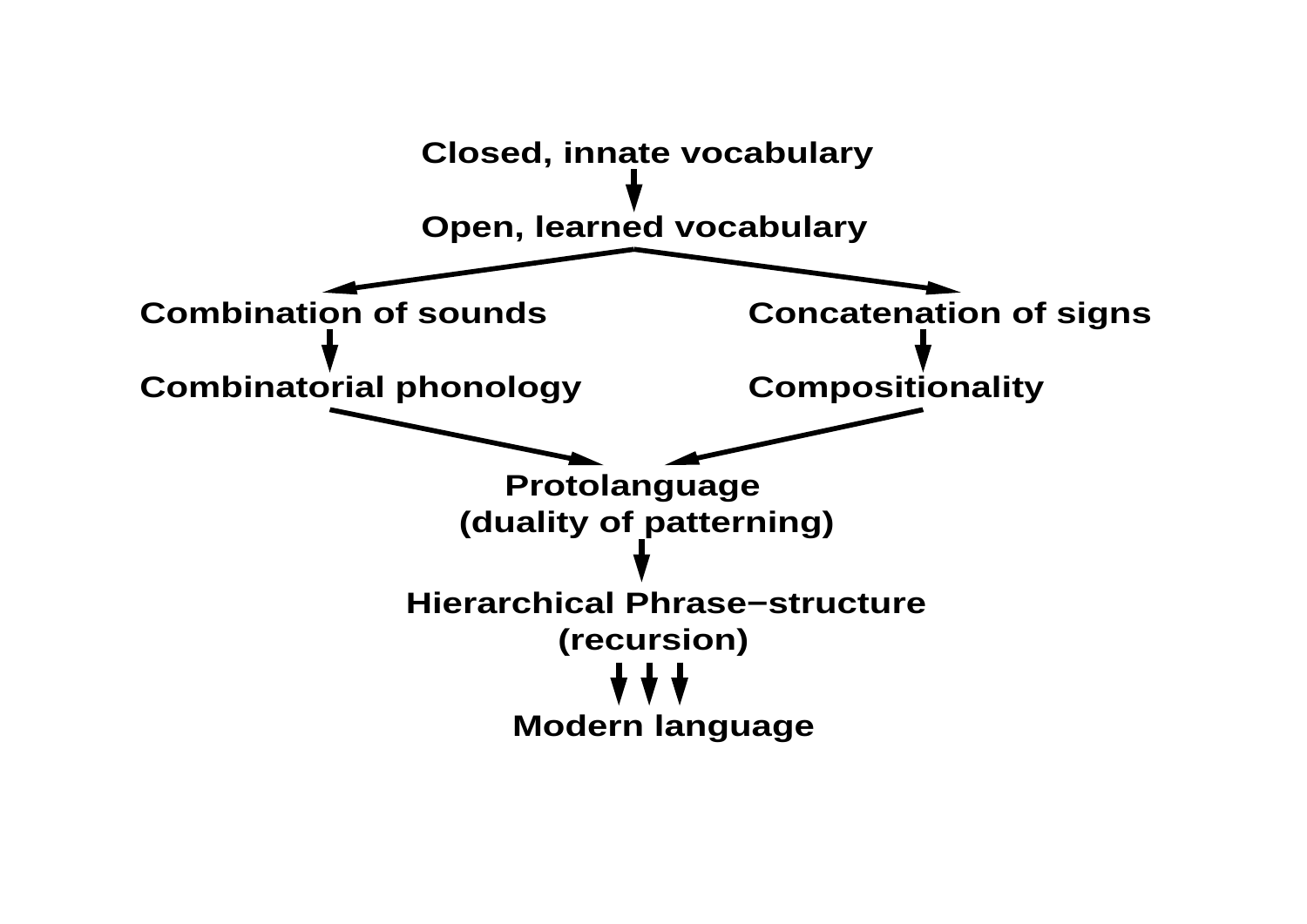I will not inquire as to the details of how increased expressive power came to spread through a population [...].Accepted practice in evolutionary psychology [...] generally finds it convenient to ignore these problems; I see no need at the moment to hold myself to a higher standard than the rest of the field. (Jackendoff, 2002, Foundations of Language, p. 237)

• Problems of *altruism* and *coordination*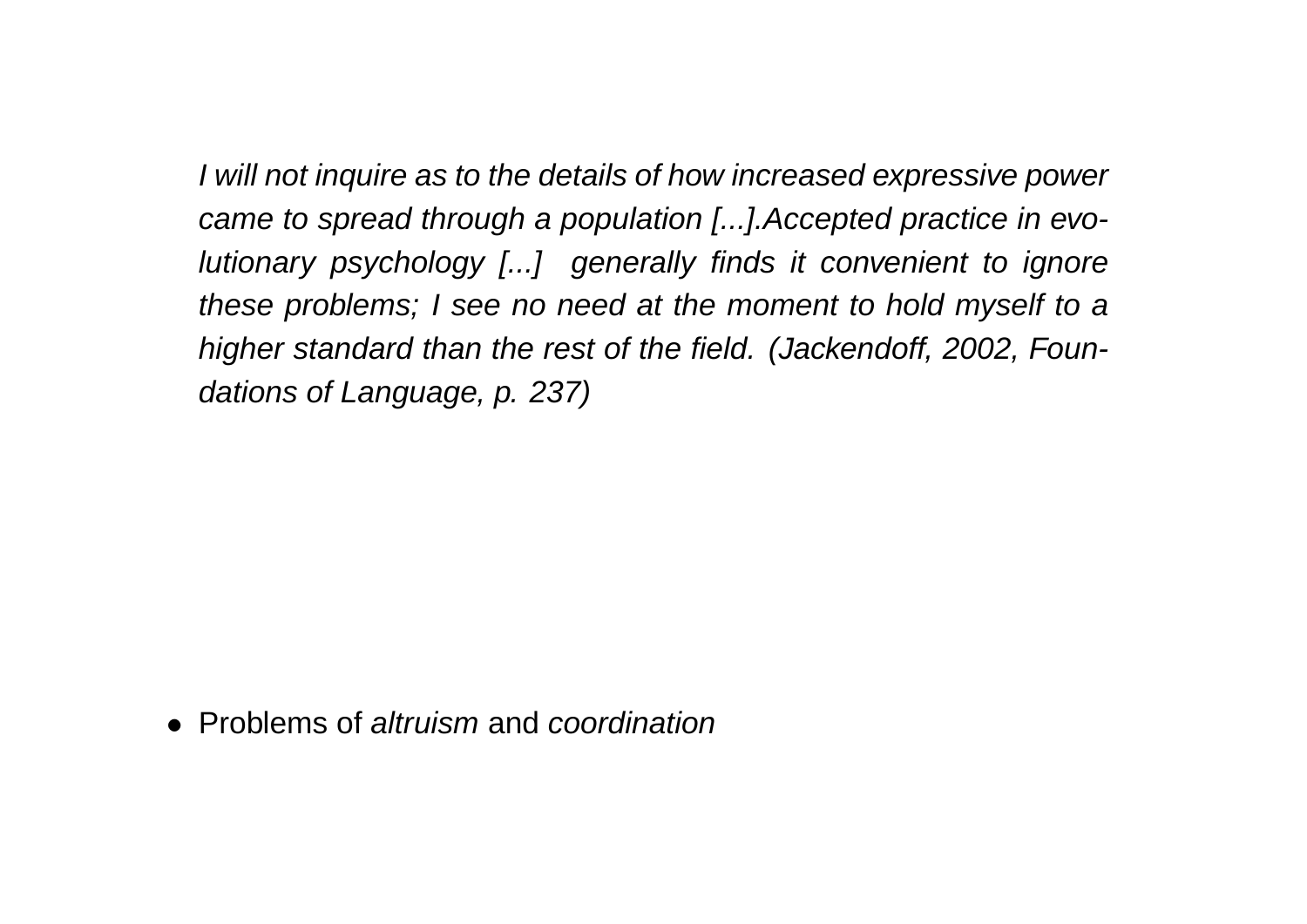#### The emergence of compositionality explained?

Compositionality: the property that the meaning of the whole (e.g. a sentence) is a function of the meaning of the parts (e.g. the words) and the way they are put together.

Existing models require a structured language to be already present in the population before the linguistic innovations can successfully spread in a population.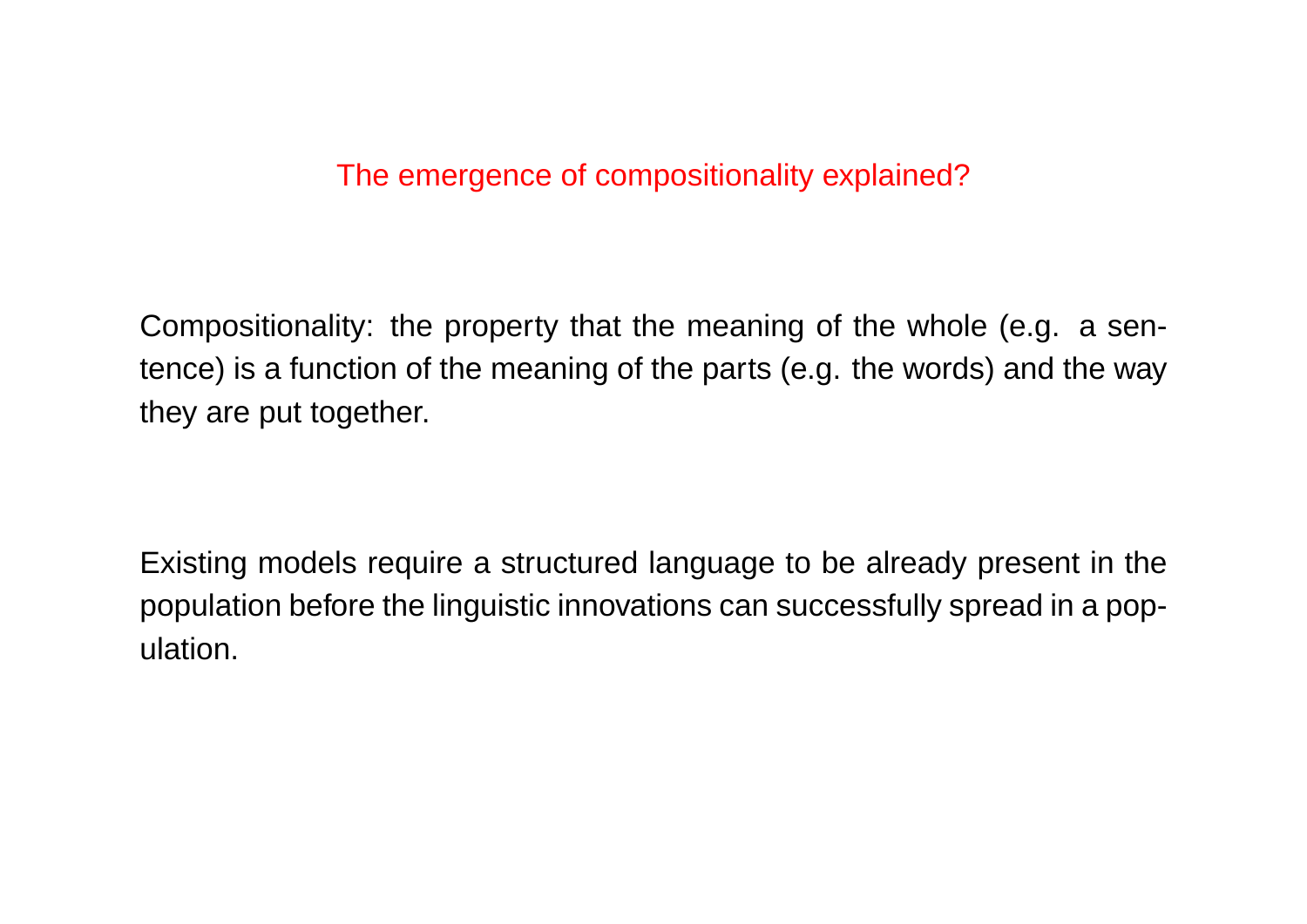#### Natural Selection (Nowak & Krakauer, 1999)

Formalism of Hurford (1989, Lingua), Oliphant (1996, PhD-thesis UCSD)

|       |                   | sent signal |     |                          |  |       |  |
|-------|-------------------|-------------|-----|--------------------------|--|-------|--|
|       | intention $\perp$ |             |     | 1kHz 2kHz 3kHz 4kHz 5kHz |  |       |  |
| $S =$ | eagle approaches  | 1.0         | 0.0 | 0.0                      |  |       |  |
|       | snake approaches  | 0.0         | 0.0 | 1.0                      |  | (0,0) |  |
|       | tiger approaches  | 0.0         | 0.0 | 0.0                      |  |       |  |

|       |                 | interpretation |                                                    |  |  |  |  |
|-------|-----------------|----------------|----------------------------------------------------|--|--|--|--|
|       | received signal |                | eagle approaches snake approaches tiger approaches |  |  |  |  |
|       | $1$ $kHz$       |                |                                                    |  |  |  |  |
| $R =$ | 2kHz            |                | 0.0                                                |  |  |  |  |
|       | 3kHz            | 0.0            | $1.0\,$                                            |  |  |  |  |
|       | 4kHz            | 0.0            | 0.0                                                |  |  |  |  |
|       | 5kHz            |                | 0.0                                                |  |  |  |  |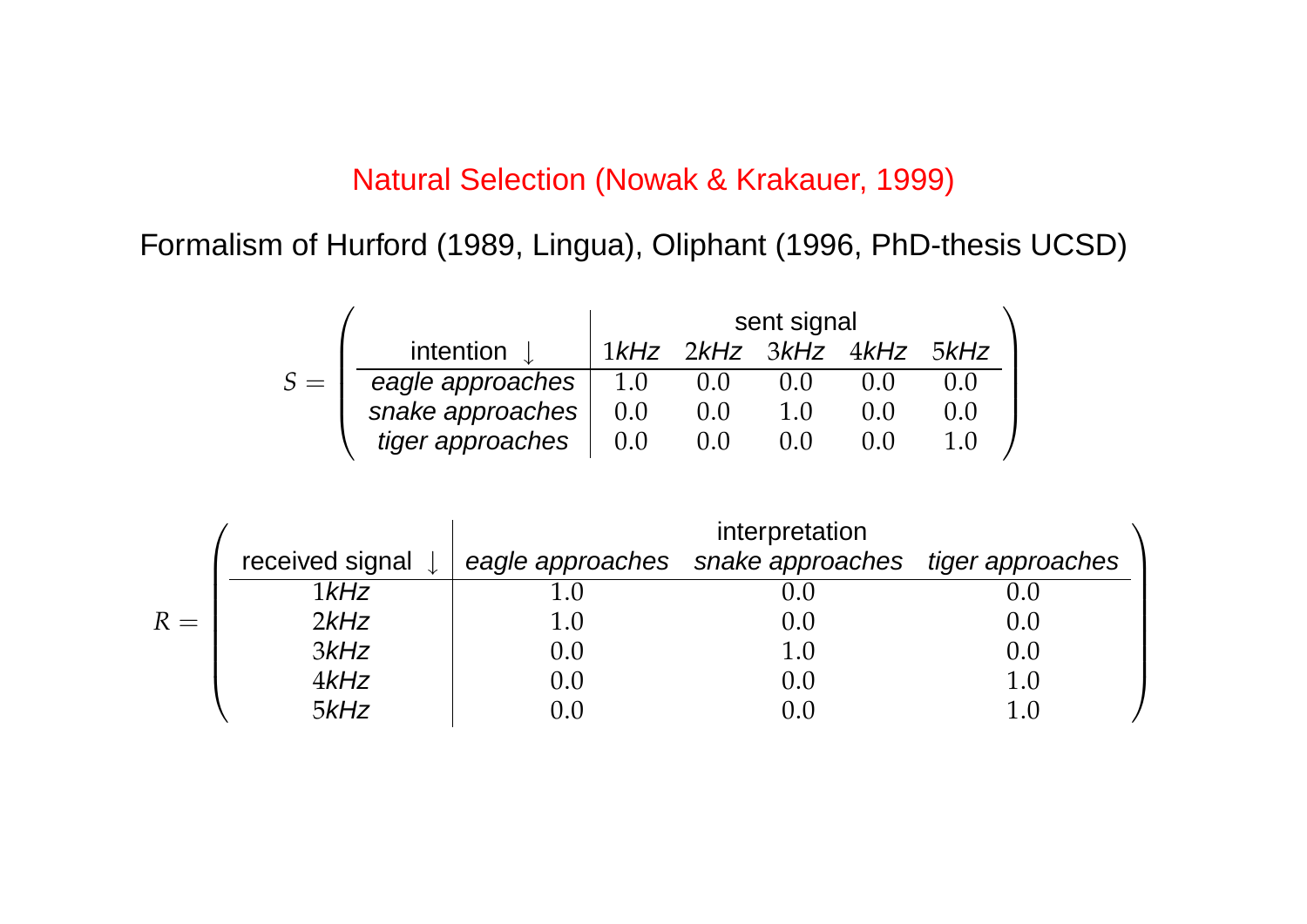|             | received signal |                  |                          |     |       |  |
|-------------|-----------------|------------------|--------------------------|-----|-------|--|
| sent signal |                 |                  | 1kHz 2kHz 3kHz 4kHz 5kHz |     |       |  |
| $1$ $kHz$   | 0.7             | 0.2 <sub>1</sub> | 0.1                      | 0.0 |       |  |
| 2kHz        | 0.2             | 0.6              | 0.2                      | 0.0 | (1.0) |  |
| 3kHz        | 0.0             | 0.2              | 0.6                      | 0.2 | (1.0) |  |
| $4$ kHz     | (0.0)           | (1.0)            | 0.2                      | 0.6 | 0.2   |  |
| 5kHz        | $( )_{.} ( )$   |                  | 0.1                      |     |       |  |

The fitness is given by (Nowak & Krakauer, 1999):

$$
F(L, L') = \frac{1}{2} \sum_{m=1}^{M} \sum_{f=1}^{F} \left[ S_{mf} \left( \sum_{f'=1}^{F} U'_{ff'} R'_{f'm} \right) + S'_{mf} \left( \sum_{f'=1}^{F} U_{ff'} R_{f'm} \right) \right]
$$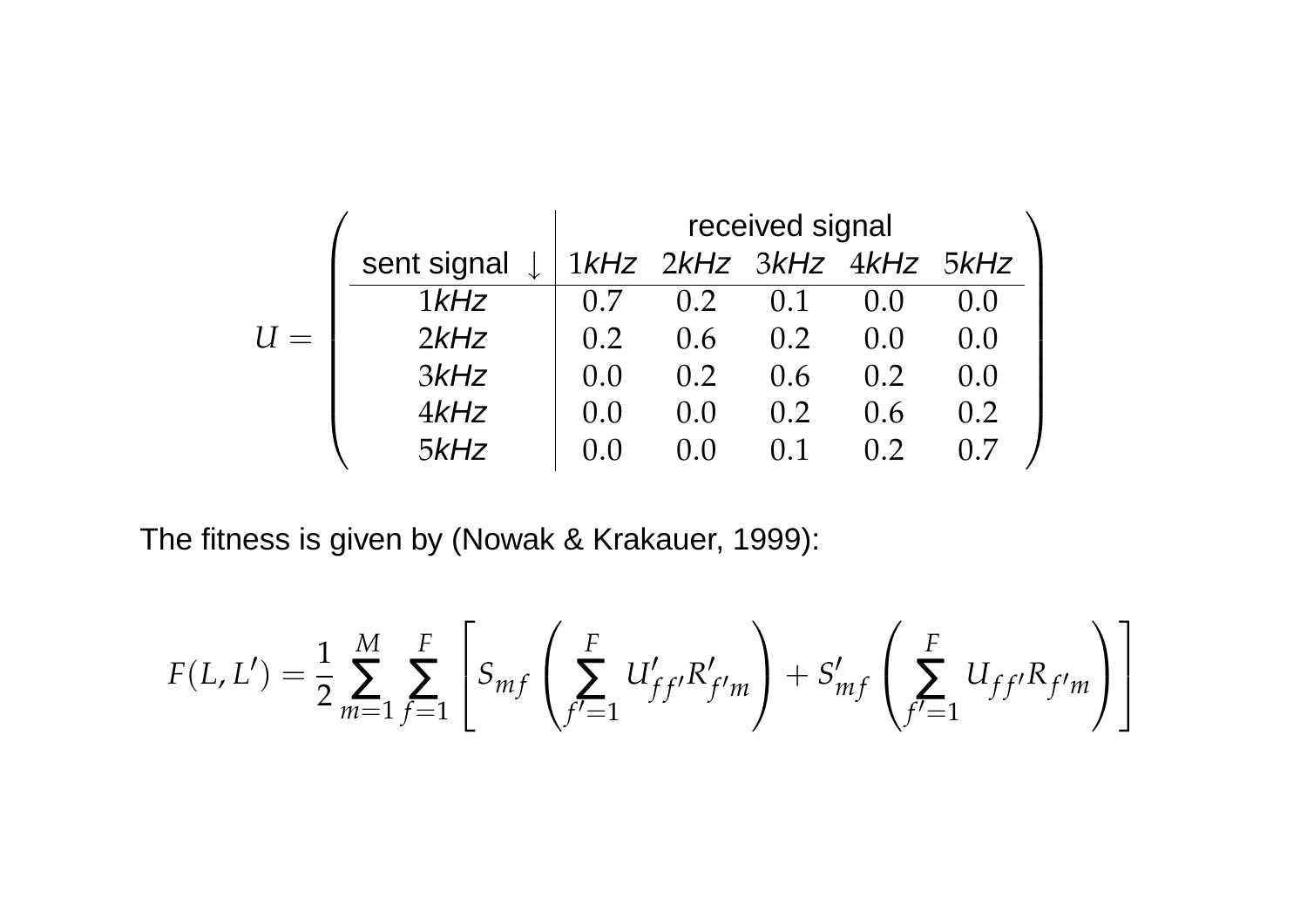Assume the world consists of objects and actions, a fraction  $\phi$  of which is relevant. Nowak & Krakauer (1999) show that with sufficiently high  $\phi$  the maximum fitness of compositional languages is higher. I.e.

 $F(L^+, L^+) > F(L^-, L^-).$ 

• However, crucial is that there is a path of ever increasing fitness from non-compositional (L<sup>−</sup>) to compositional (L<sup>+</sup>) languages. I.e.

$$
F(L^+, L^+) > F(L^+, L^-) > F(L^-, L^-)
$$
  

$$
F(L^+, L^+) > \dots > F(L^-, L^-).
$$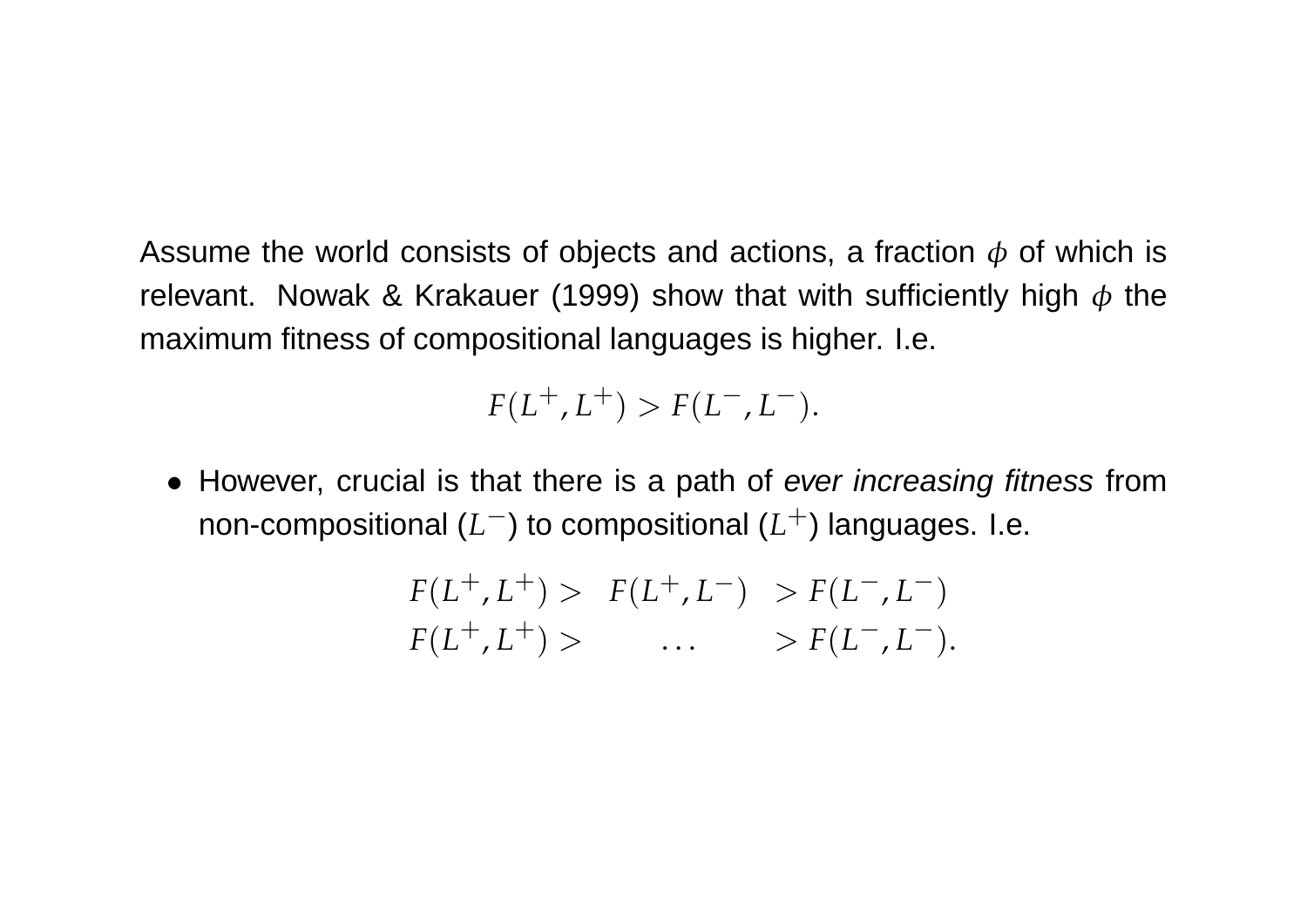## Mixed Strategies

|                                           |     | sent signal               |                           |     |                    |    |  |
|-------------------------------------------|-----|---------------------------|---------------------------|-----|--------------------|----|--|
| intention $\downarrow$                    |     |                           |                           |     |                    | ad |  |
| 1 eagle approaches $1 - x \overline{0.0}$ |     |                           | $0.0\,$                   |     | $\mathbf{x} = 0.0$ |    |  |
| 2 snake approaches                        |     | $0.0 \quad 1-x \quad 0.0$ |                           | 0.0 |                    |    |  |
| 3 eagle leaves                            | 0.0 |                           | $0.0 \quad 1-x \quad 0.0$ |     |                    |    |  |

|   | sent | $\mathbf{1}$ | $\mathcal{P}$ | ′┙ |
|---|------|--------------|---------------|----|
|   |      | $\mathbf{1}$ |               |    |
|   |      |              |               |    |
| R | C    |              |               |    |
|   | ab   | 1            |               |    |
|   | cb   |              |               |    |
|   | ad   |              |               |    |

$$
U = \left(\begin{array}{c|cccc} \text{sent} & \downarrow & A & B & C & ab & cb & ad \\ \hline A & . & * & * & 0 & 0 & 0 \\ B & * & . & * & 0 & 0 & 0 \\ C & * & * & . & 0 & 0 & 0 \\ ab & 0 & 0 & 0 & * & . & . \\ cb & 0 & 0 & 0 & . & * & . \\ ad & 0 & 0 & 0 & . & . & * \end{array}\right)
$$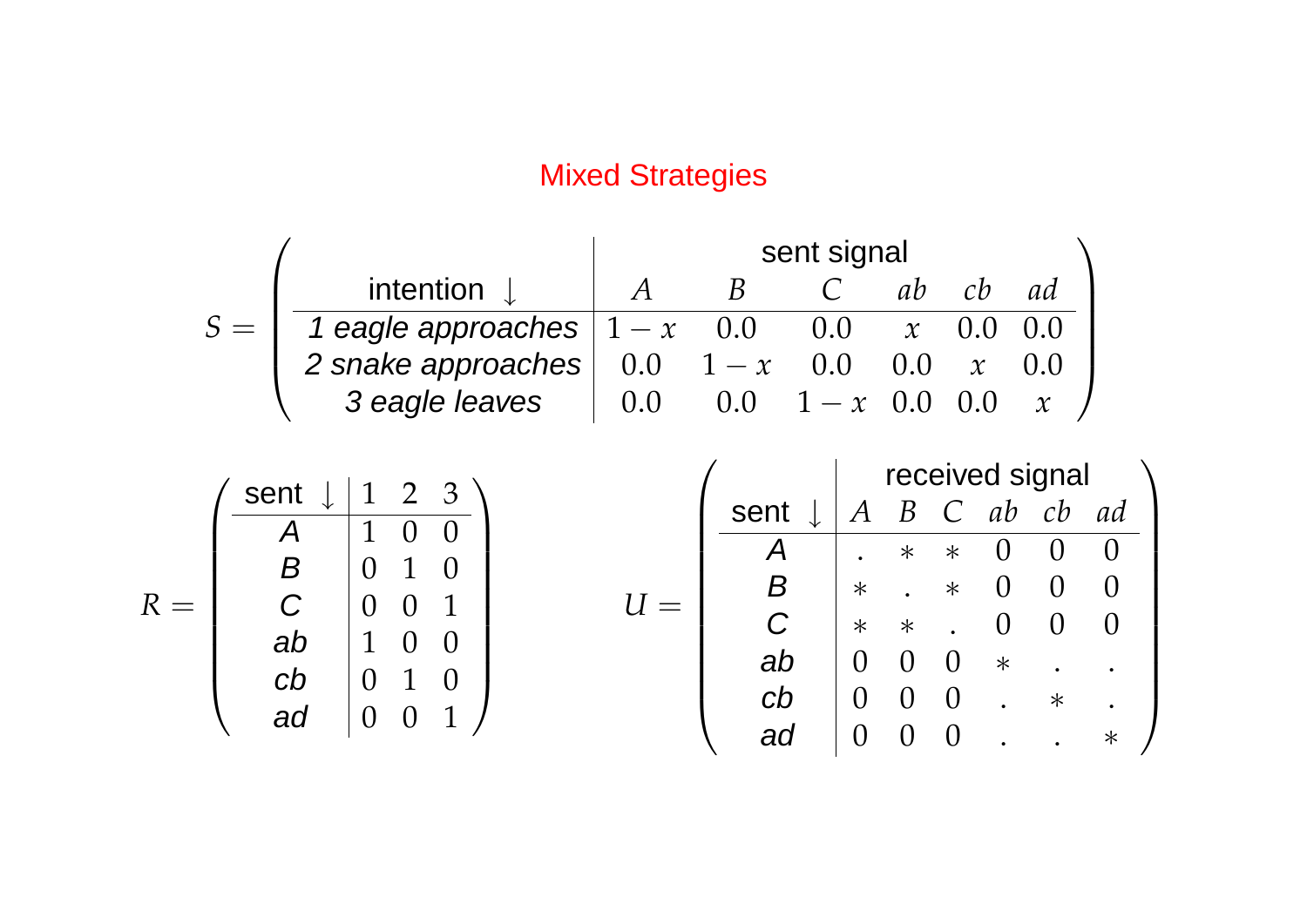N & K show that for mixed strategies, more compositional languages will always do better. I.e., if  $x' > x > 0$ :

$$
F(L',L') > F(L',L) > F(L,L).
$$

- However, cost of additional system (memory, confusion) and temporal dimension of holistic signals are completely ignored.
- The capacity for compositional analysis is present before a compositional language is established (as well as in the *Iterated Learning Model*, Kirby, 2000)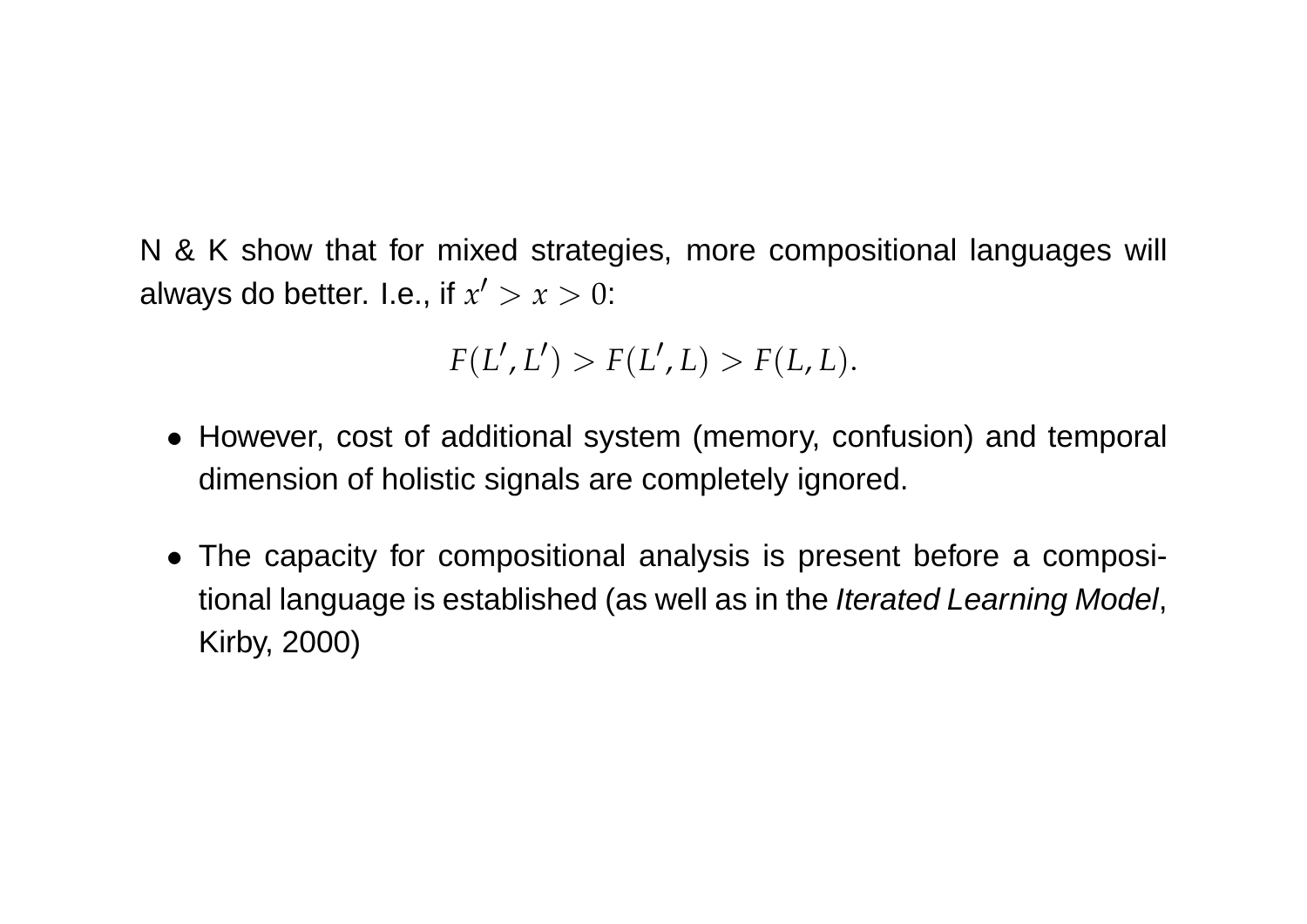#### Topology preservation

I explore a possible route for a structured language ("superficial compositionality") to emerge without the capacity for compositionality present in the population.

The structure is *topology preservation* between meaning-space and signalspace, i.e. similar meanings are expressed with similar forms (signals).

Can topology preservation emerge as a side-effect of optimising communication under noisy conditions?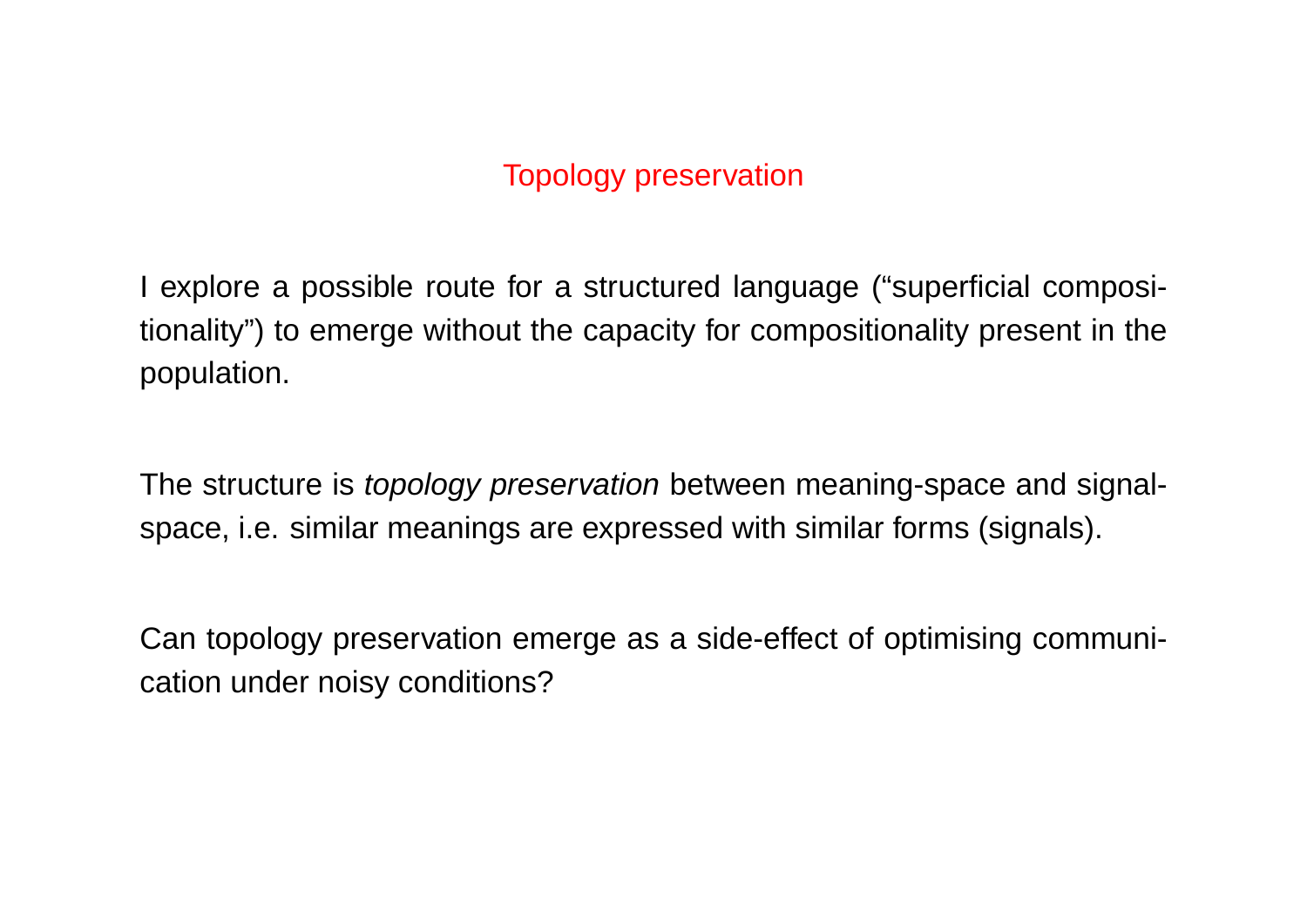#### A formalism for communication under noisy conditions

- Assume that there are *M* different meanings that an individual might want to express, and *F* different signals (forms) that it can use for this task.
- The communication system of an individual is represented with a production matrix *S* (*S* gives for every meaning *m* and every signal *f* , the probability that the individual chooses *f* to convey *m*);
- and an interpretation matrix *R*. (*R* gives for every signal *f* and meaning *m*, the probability that *f* will be interpreted as *m*).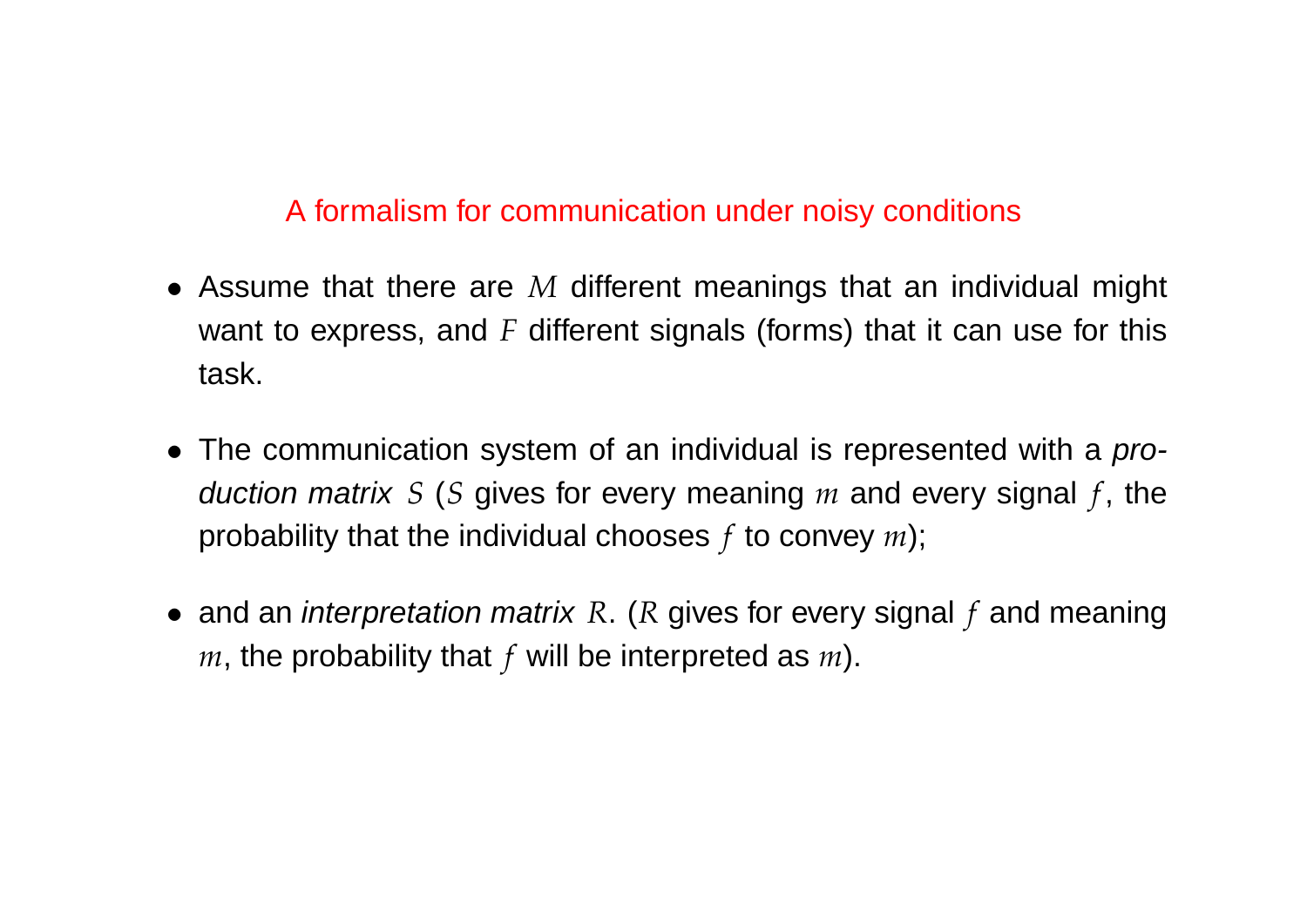- Signals can be more or less similar to each other and there is noise on the transmission of signals which depends on these similarities (confusion matrix *U*).
- Meanings can be more or less similar to each other, and the value of a certain interpretation depends on how close it is to the intention (value matrix *V*)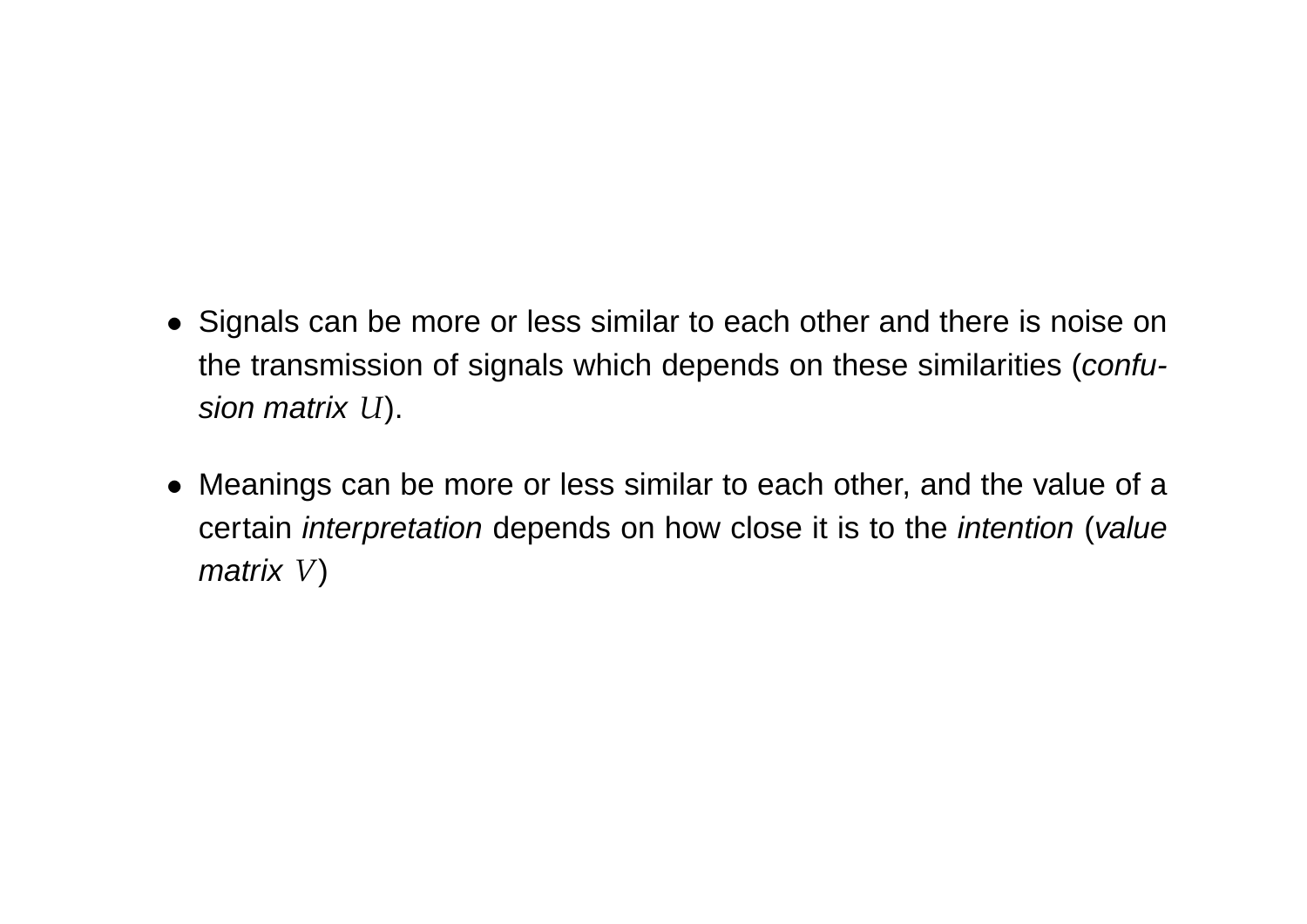#### Example: Vervet monkey alarm calls

Three different types of predators: from the air (eagles), from the ground (leopards) and from the trees (snakes).

The monkeys are capable of making a number (say 5) of different sounds that range on one axis (e.g. pitch, from high to low) and are more easily confused if they are closer together.

If one makes a mistake, typically not every mistake is equally bad.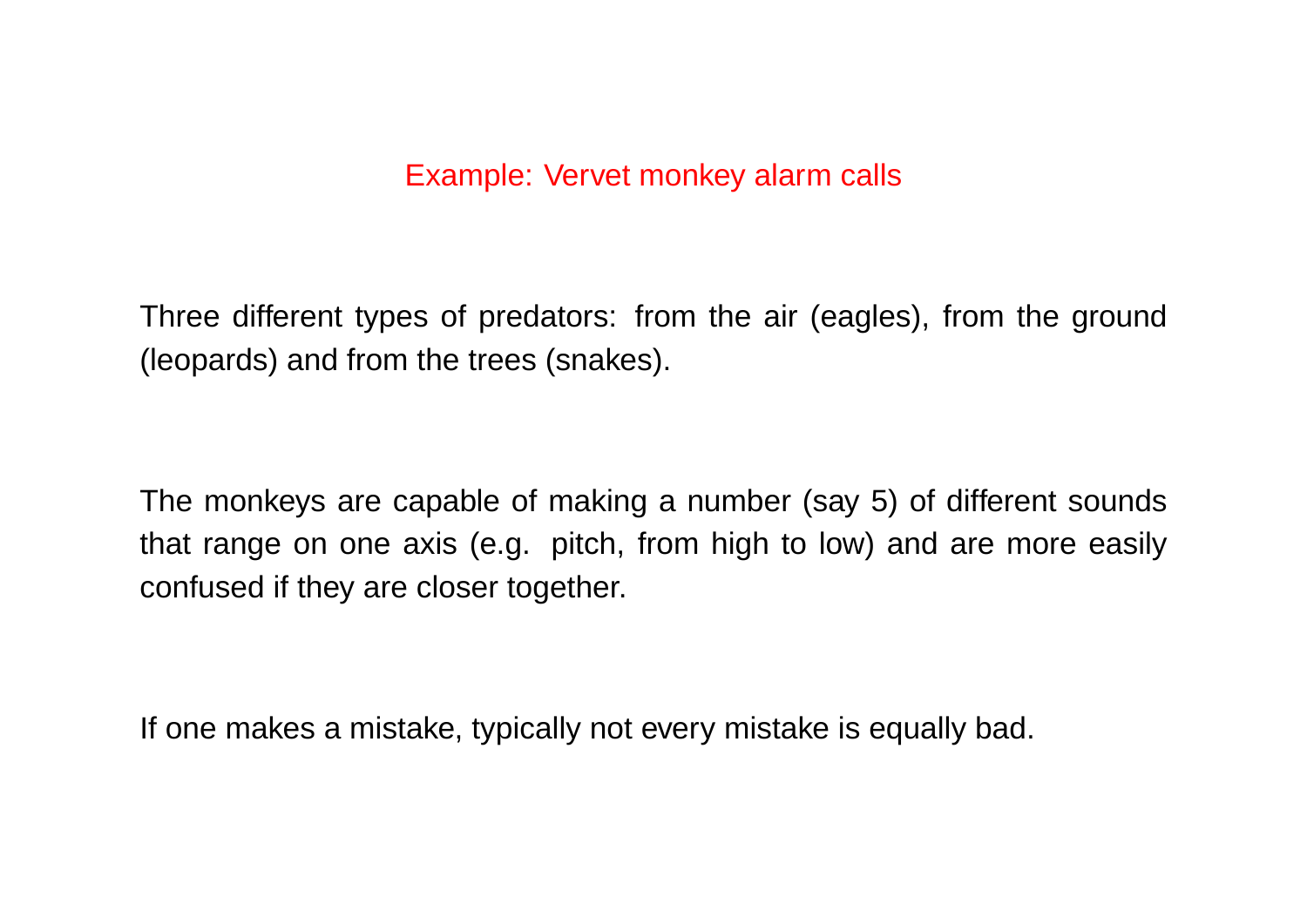|       |             | received signal |       |     |                          |       |  |
|-------|-------------|-----------------|-------|-----|--------------------------|-------|--|
|       | sent signal |                 |       |     | 1kHz 2kHz 3kHz 4kHz 5kHz |       |  |
|       | $1$ $kHz$   | 0.7             | 0.2   | 0.1 | 0.0                      |       |  |
| $U =$ | 2kHz        | 0.2             | 0.6   | 0.2 | 0.0                      | (1.0) |  |
|       | 3kHz        | 0.0             | 0.2   | 0.6 | 0.2                      | 0.0   |  |
|       | 4kHz        | 0.0             | (1.0) | 0.2 | 0.6                      | 0.2   |  |
|       | 5kHz        |                 |       |     | 0.2                      |       |  |

|                 | intentions |      |                     |  |  |
|-----------------|------------|------|---------------------|--|--|
| interpretations |            |      | eagle snake leopard |  |  |
| eagle           | 0 Q        | 0.5  |                     |  |  |
| snake           | 0.2        | () 9 | Ո 2                 |  |  |
| leopard         | 0. T       | 11 5 | ) Y                 |  |  |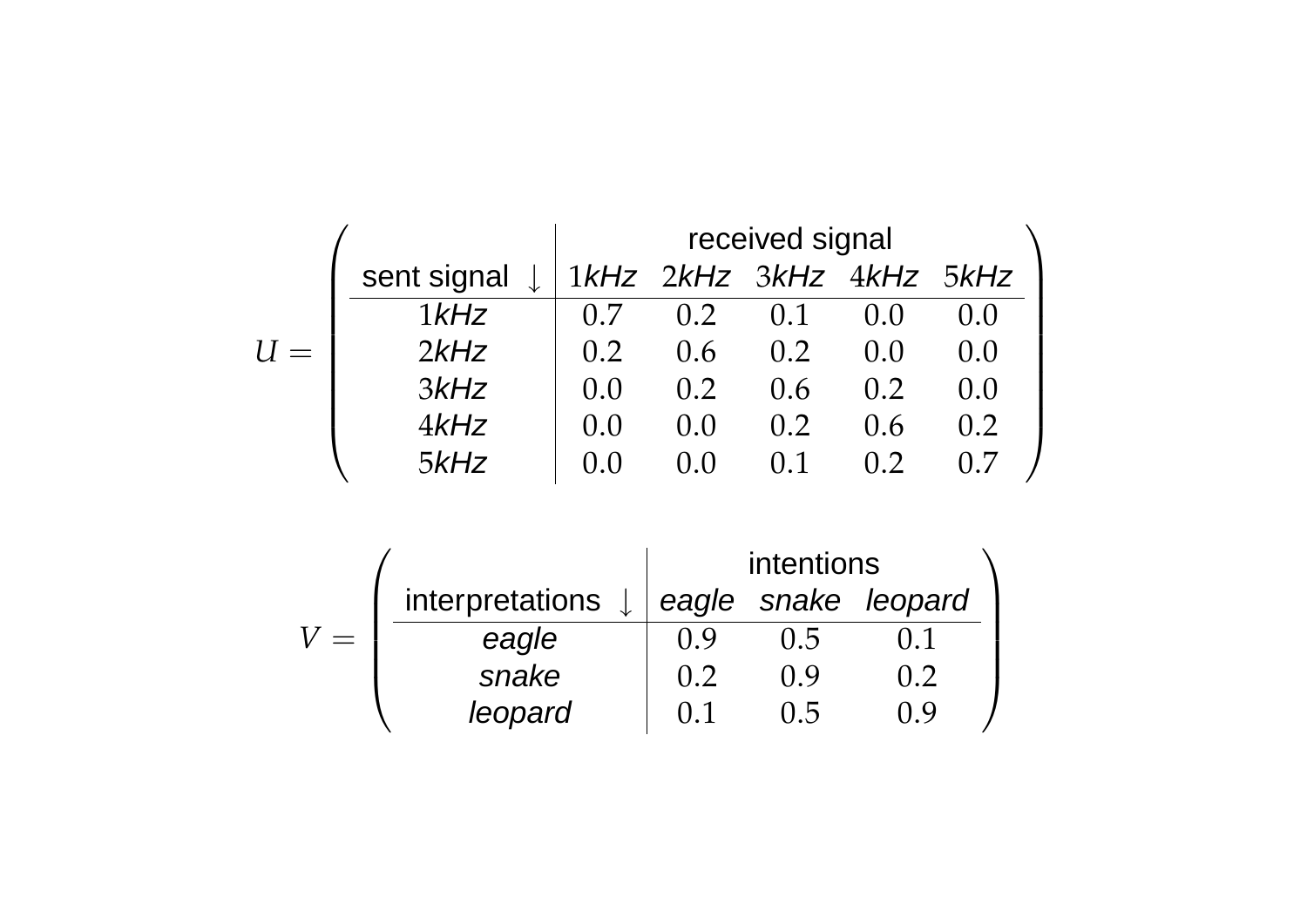|       |           | sent signal |                          |       |  |  |  |
|-------|-----------|-------------|--------------------------|-------|--|--|--|
|       | intention |             | 1kHz 2kHz 3kHz 4kHz 5kHz |       |  |  |  |
| $S =$ | eagle     | 1.0         | (0.0)                    | (0.0) |  |  |  |
|       | snake     | (1.0)       | (1.1)                    | 1.0   |  |  |  |
|       | leopard   |             |                          |       |  |  |  |

|       |                 | interpretation |        |                     |  |  |
|-------|-----------------|----------------|--------|---------------------|--|--|
|       | received signal |                |        | eagle snake leopard |  |  |
|       | $1$ $kHz$       | 1.0            | (0, 0) | 0.0                 |  |  |
| $R =$ | 2kHz            | 1.0            | 0.0    | 0.0                 |  |  |
|       | 3kHz            | (0.0)          | 1.0    | 0.0                 |  |  |
|       | $4$ kHz         | (0.0)          | 0.0    | 1.0                 |  |  |
|       | 5kHz            |                |        | $1_{.}0$            |  |  |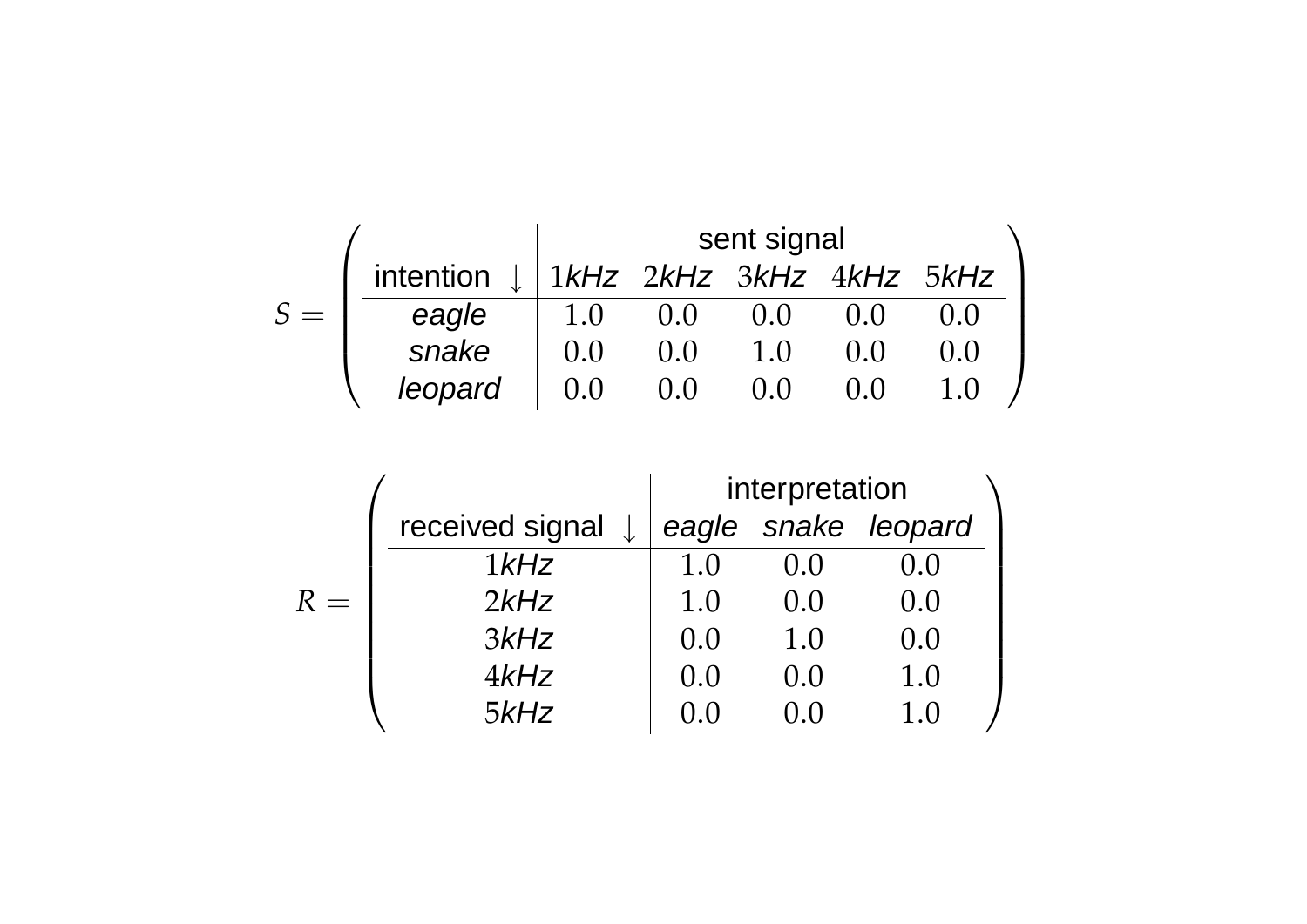$$
F_{ij} = V \cdot \left( S^i \times \left( U \times R^j \right) \right) \tag{1}
$$

In this formula, " $\times$ " represents the usual matrix multiplication and " $\cdot$ " represents dot-multiplication (the sum of all multiplications of corresponding elements in both matrices; the result of dot-multiplication is not a matrix, but a scalar).

$$
F_{ij} = 0.7 \times 0.9 + 0.2 \times 0.5 + 0.2 \times 0.5 + 0.6 \times 0.9
$$
  
+ 0.2 \times 0.5 + 0.1 \times 0.5 + 0.2 \times 0.9 + 0.7 \times 0.9 = 2.33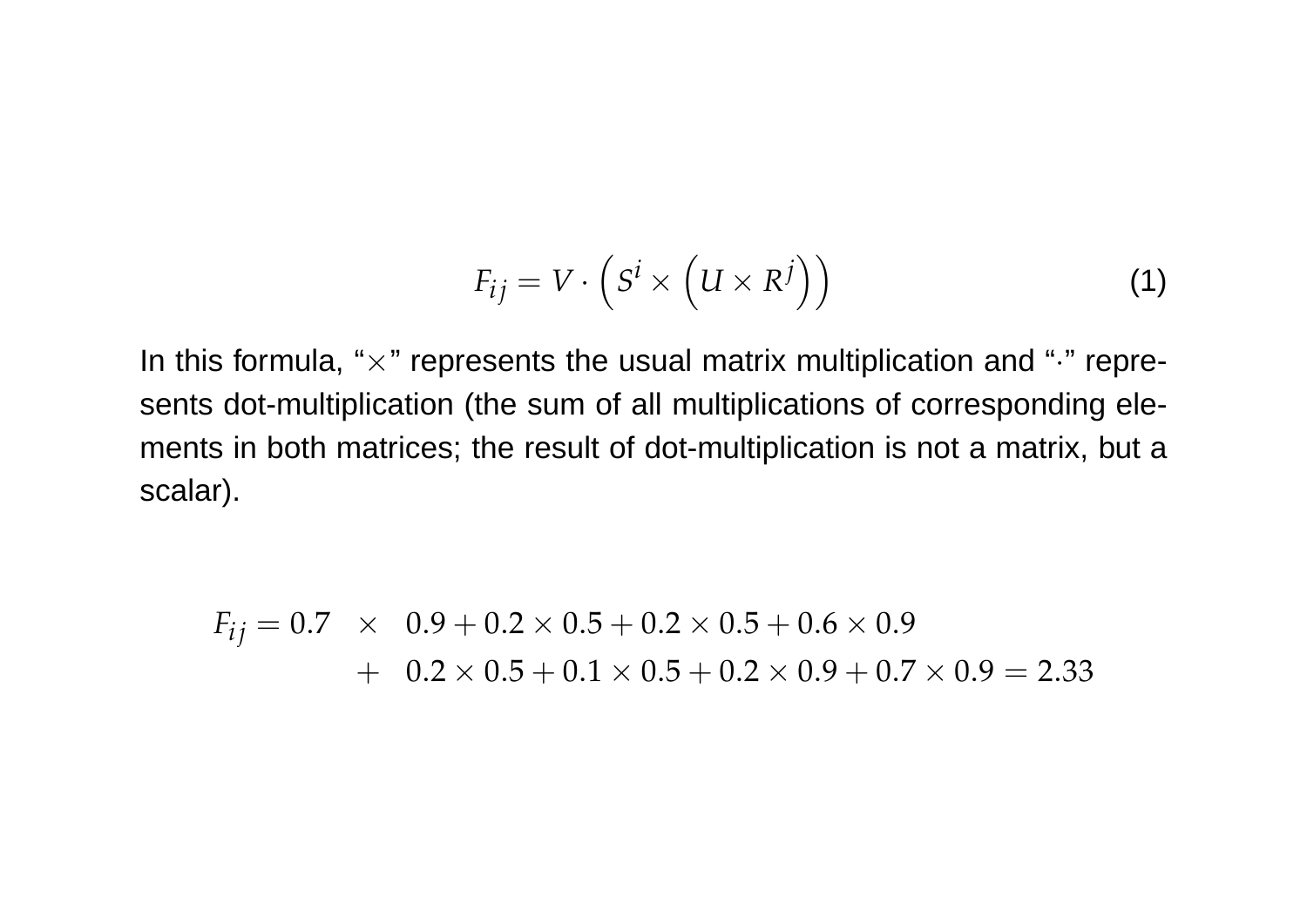#### Distributed hill-climbing

- The values in the *S* and *R* matrices are all either 1 or 0
- Distributed hill-climbing:
	- 1. Random speaker  $(i)$  and hearer  $(j)$  are picked, and  $F_{ij}$  is measured;
	- 2. A random change is made in a random matrix of the speaker (or hearer), and  $F_{ij}$  is measured again;
	- 3. If the  $F_{ij}$  is better, the change is kept; otherwise, it is reverted.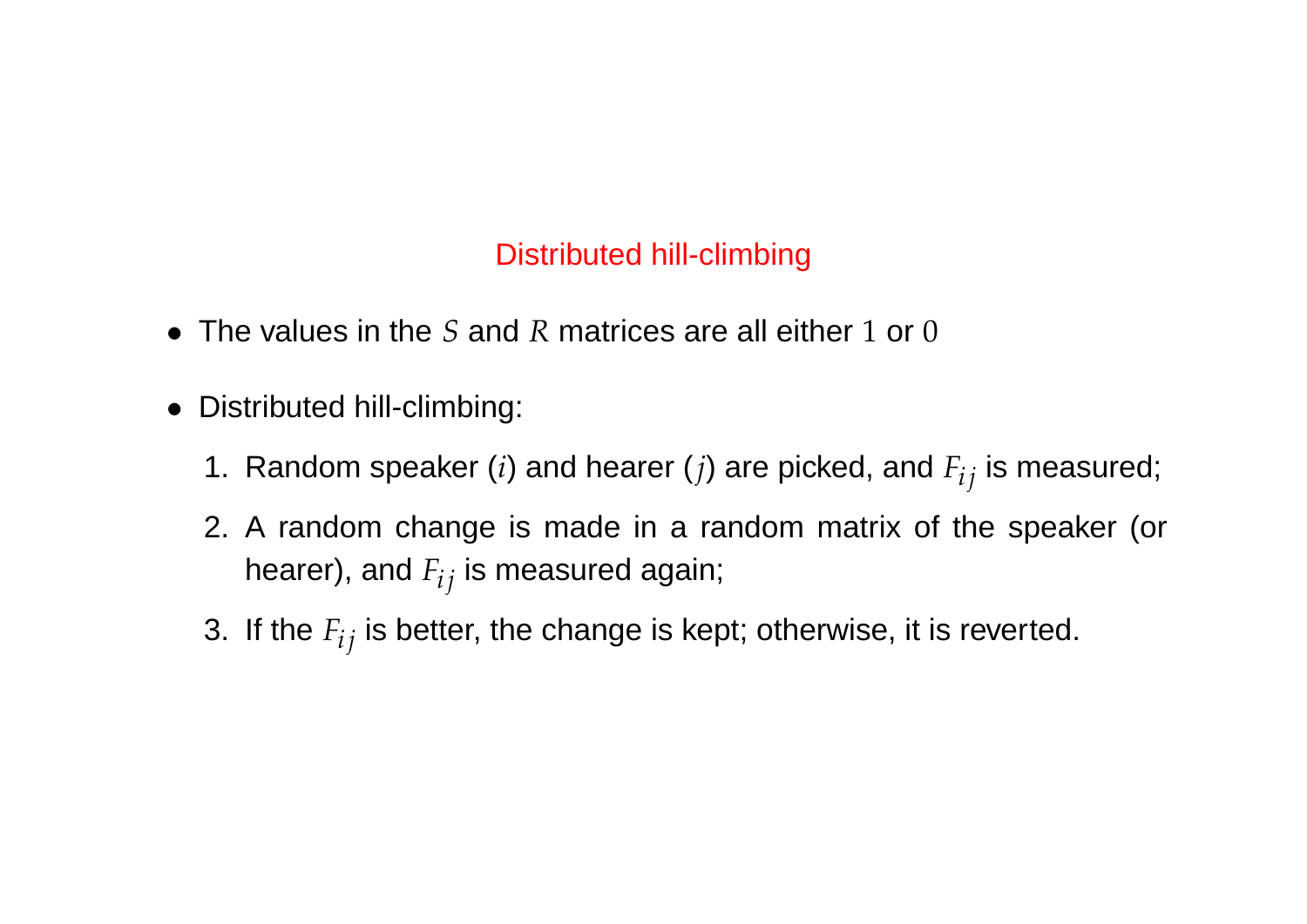#### **Motivation**

for this style of optimization:

- 1. it is fast and straightforward to implement;
- 2. it works well, and gives, if not the optimum, a good insight on characteristics of the optimal communication system;
- 3. it shows possible *routes* to (near-) optimal communication systems, and in a sense forms an abstraction for both learning and evolution.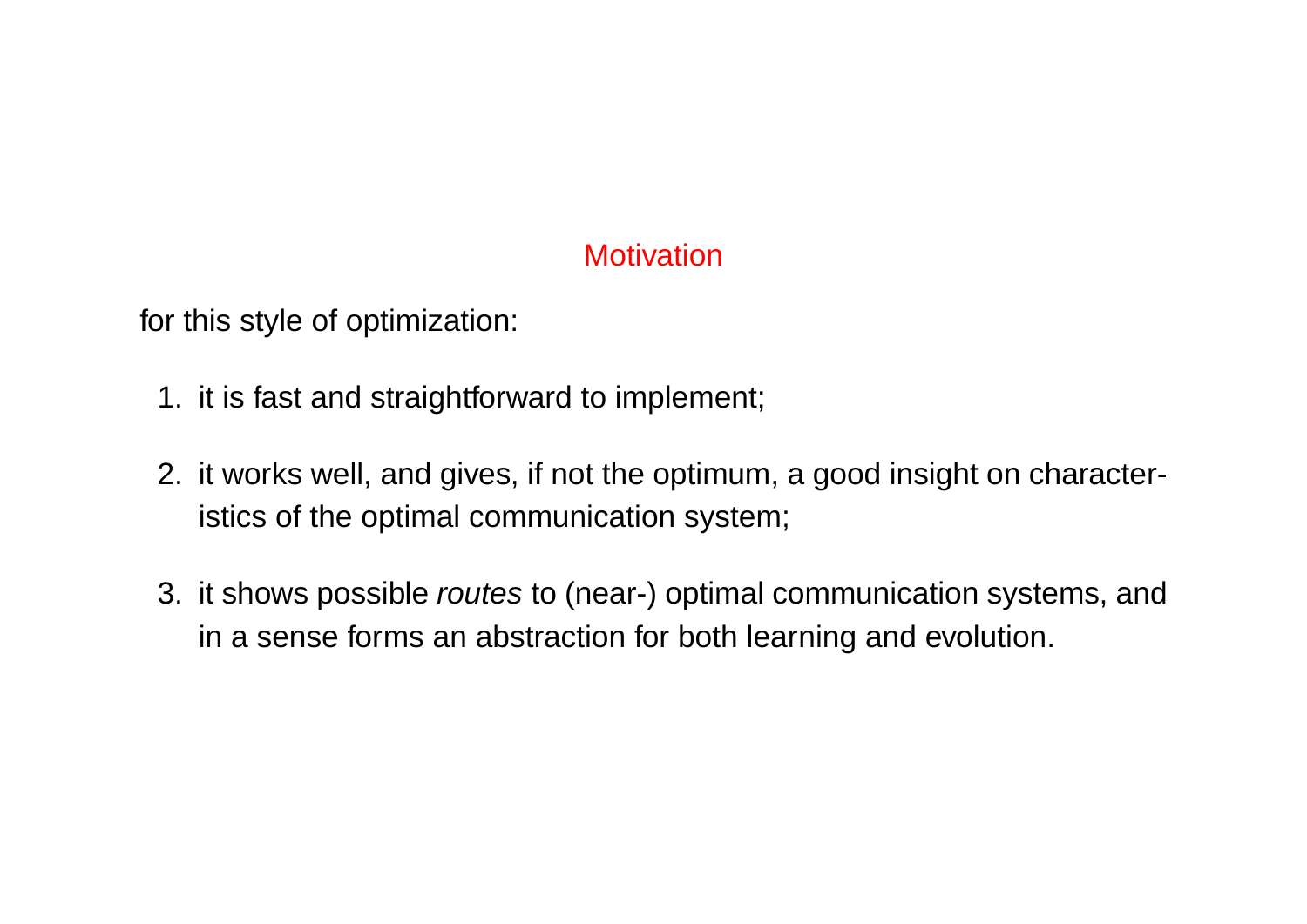## Visualising the results

$$
S = \begin{pmatrix} f_1 & f_2 & f_3 \\ m_1 & 0.9 & 0.1 & 0.0 \\ m_2 & 0.0 & 0.5 & 0.5 \end{pmatrix} \qquad R = \begin{pmatrix} \frac{m_1 & m_2}{f_1} & 0.7 & 0.3 \\ f_2 & 0.9 & 0.1 \\ f_3 & 0.0 & 1.0 \end{pmatrix}
$$

$$
R^{T} = \begin{pmatrix} f_1 & f_2 & f_3 \\ m_1 & 0.7 & 0.9 & 0.0 \\ m_2 & 0.3 & 0.1 & 1.0 \end{pmatrix}
$$



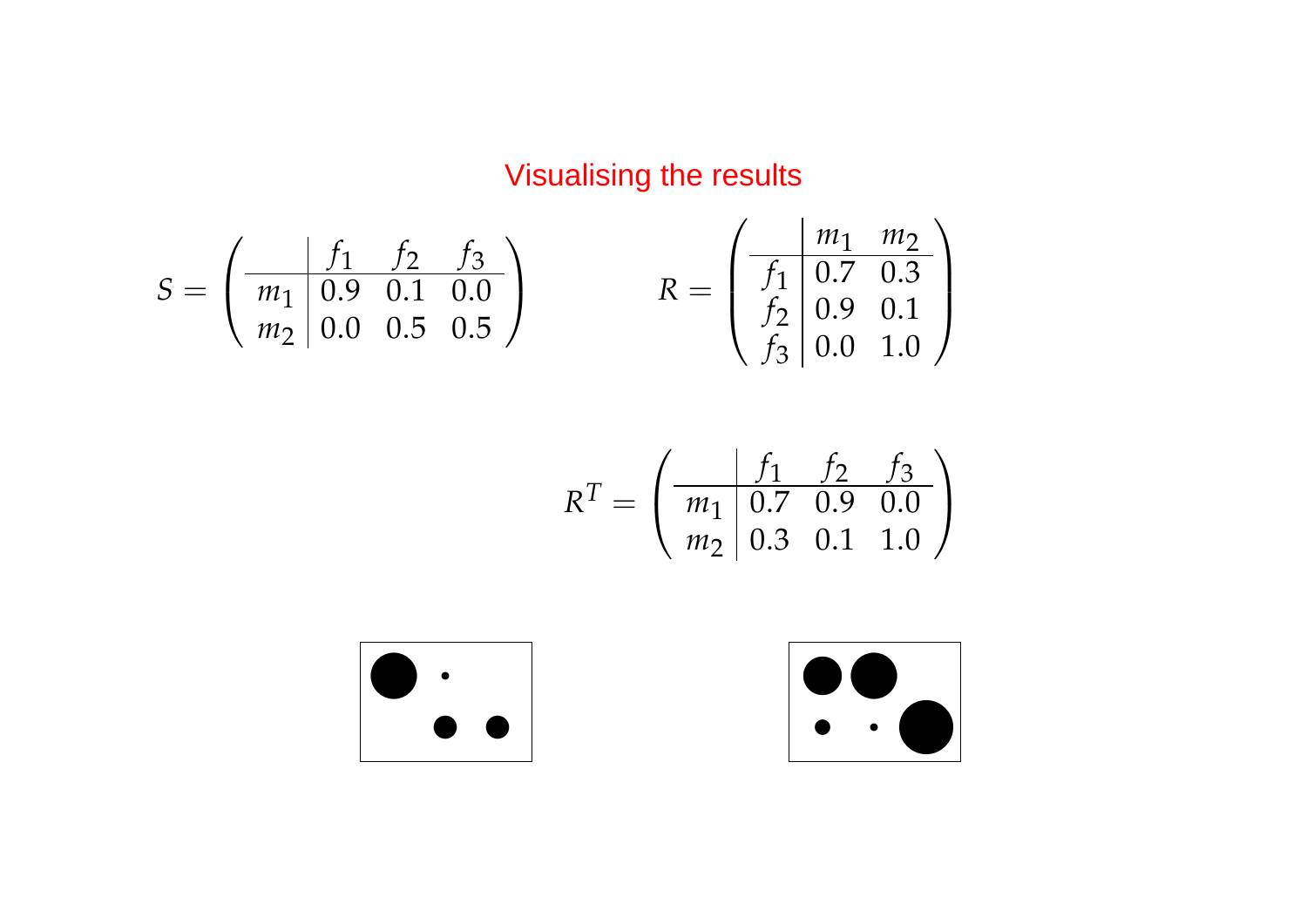#### **Control parameters: V and U-matrices**



V:0d, 1d homogeneous, 0d heterogeneous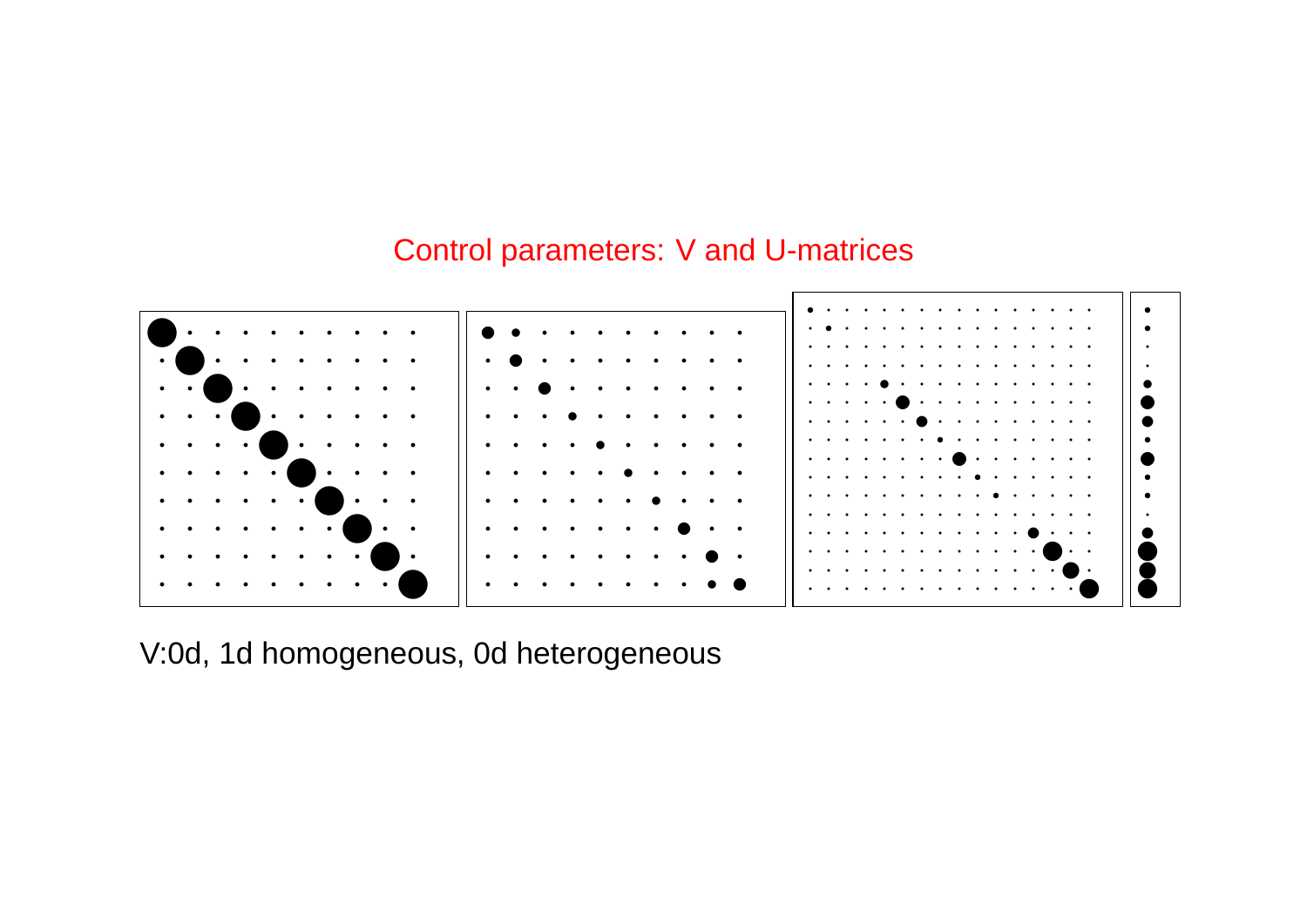## **Specificity, Coherence, Distinctiveness**



U:1d, V:0d homogeneous,  $t = 0$ ,  $t = \infty = 2 \times 10^8$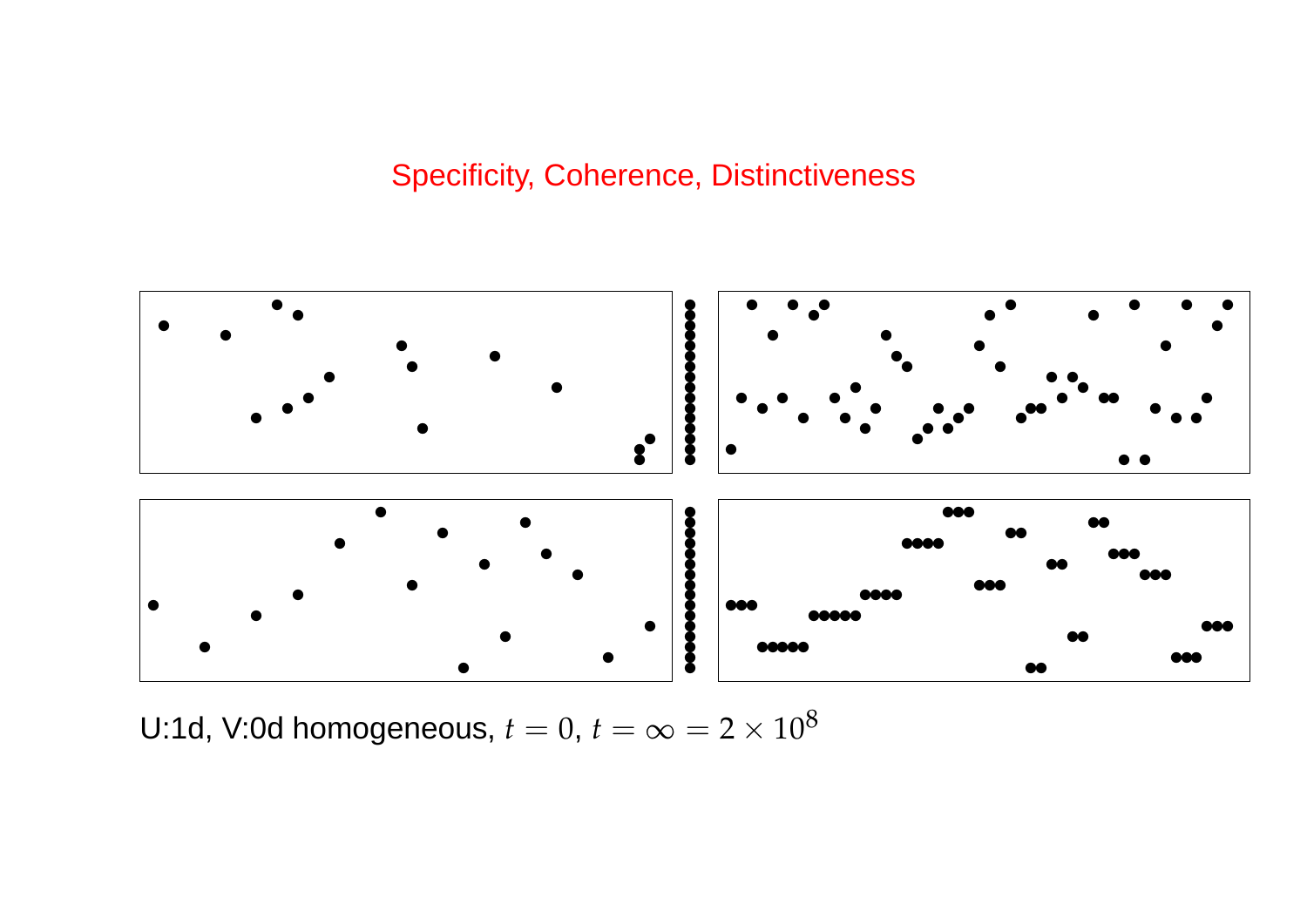#### Topology preservation, Heterogeneity



U:1d, V:0d homogeneous/heterogeneous, *<sup>t</sup>* <sup>=</sup> <sup>∞</sup>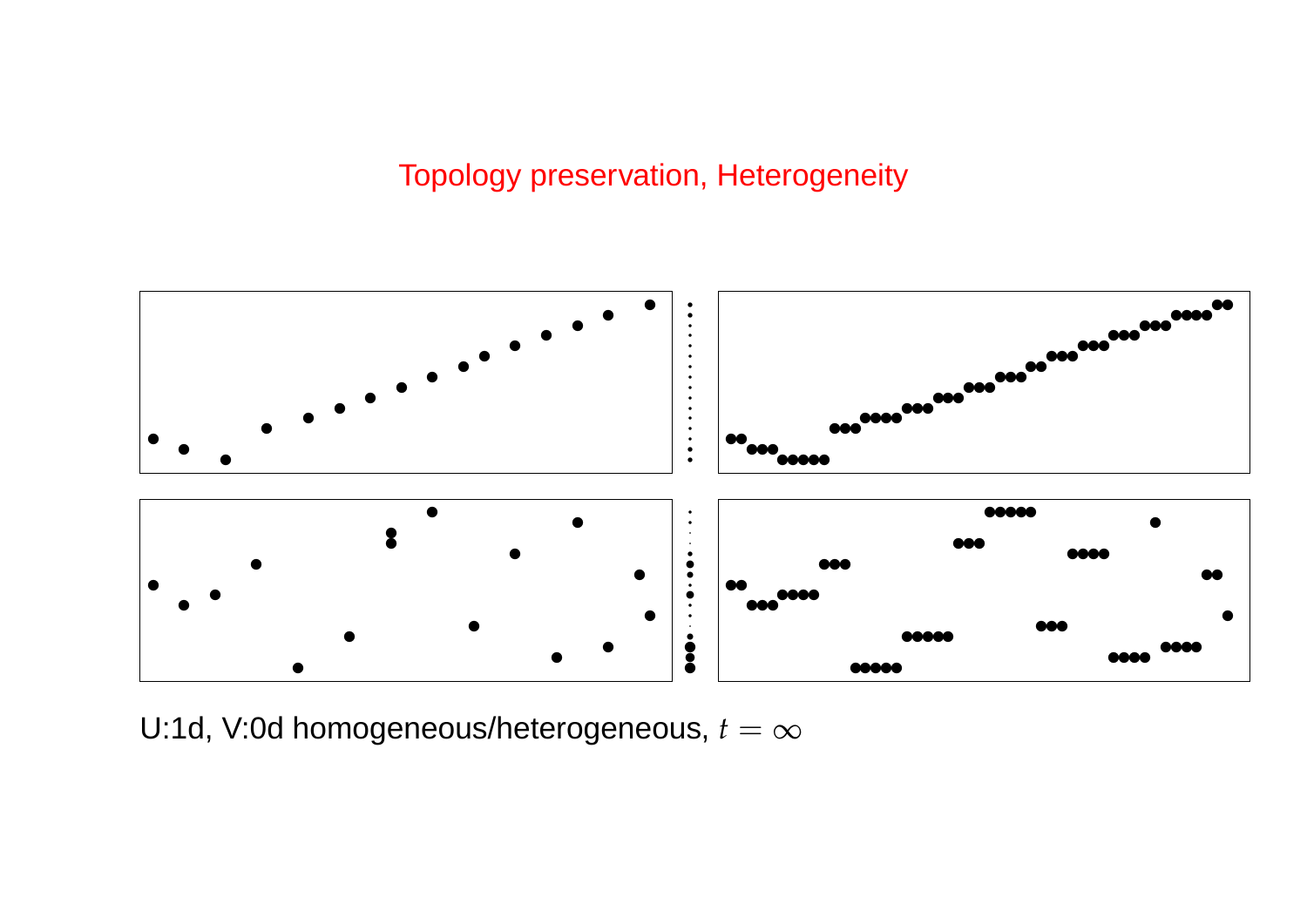#### Results: 2d meaning spaces



U:2d, V:2d homogeneous,  $t=0$ ,  $10^6$ ,  $\infty$ (Points in meaning space are connected, if their preferred forms are neighbours in form space)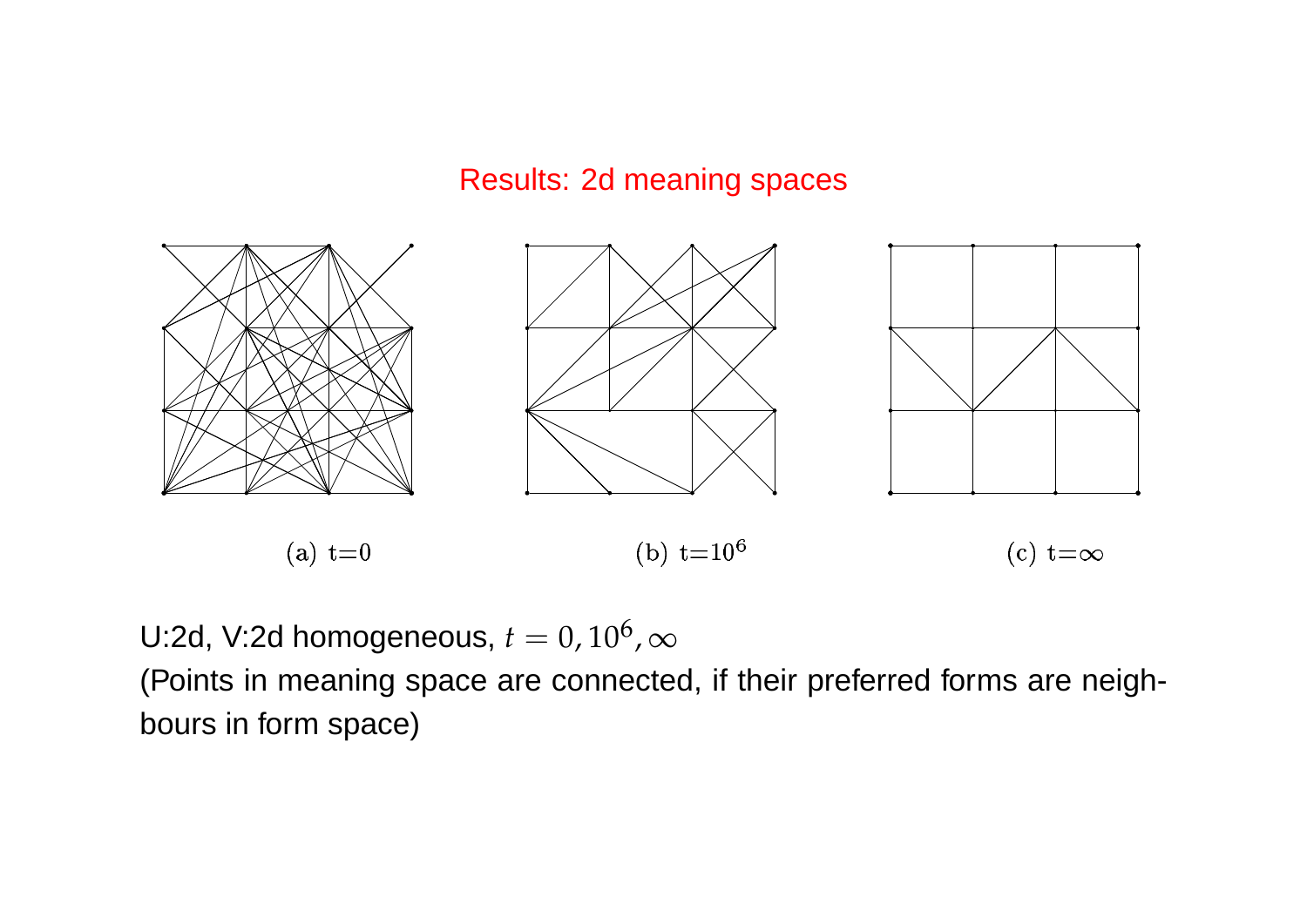#### Heterogeneity: sacrificing low-valued meanings



U:2d, V:2d heterogeneous,  $t=0$ ,  $10^6$ ,  $\infty$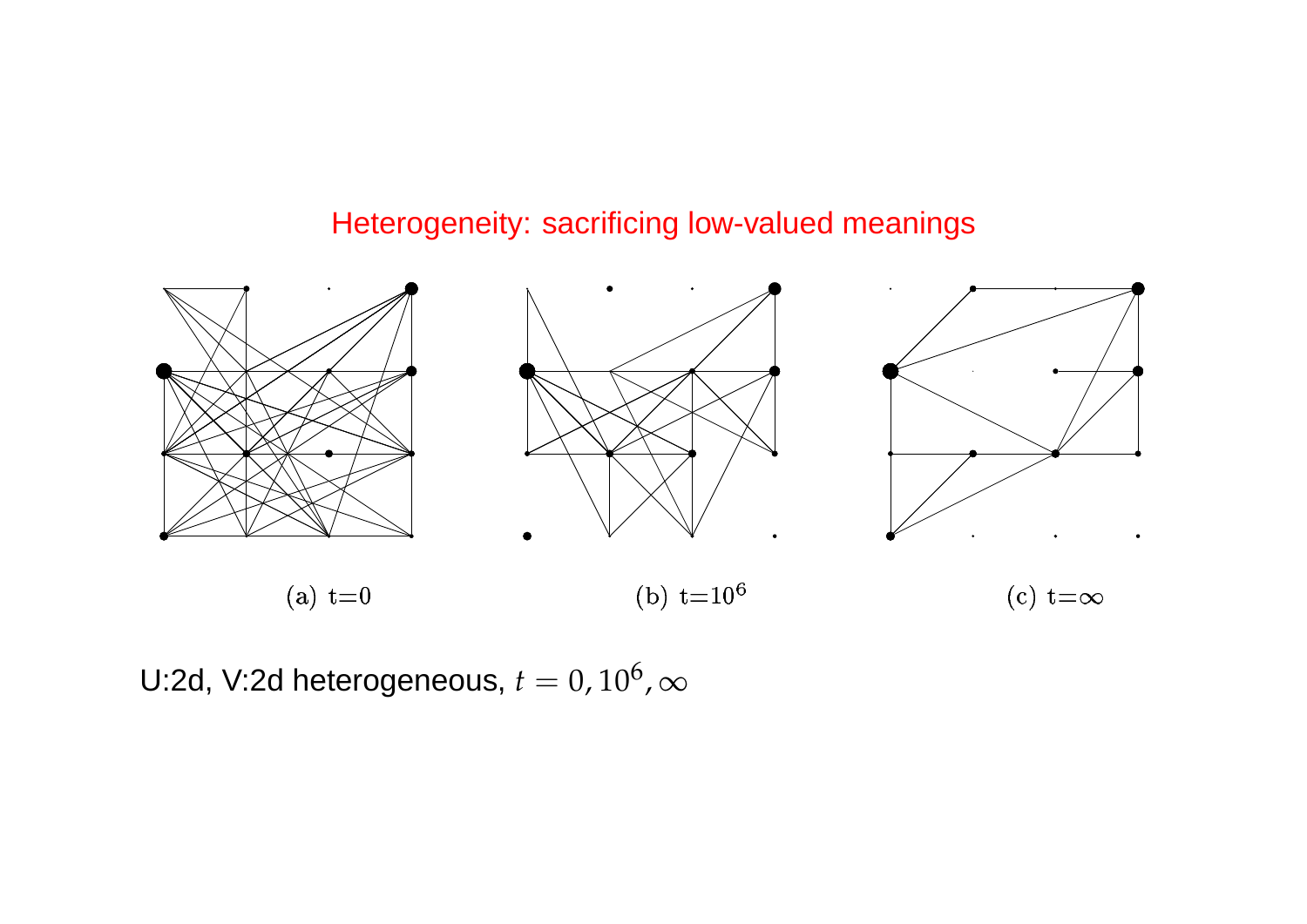## Dimensionality mismatch



U:1d, V:2d homogeneous,  $t=0$ ,  $10^6$ ,  $\infty$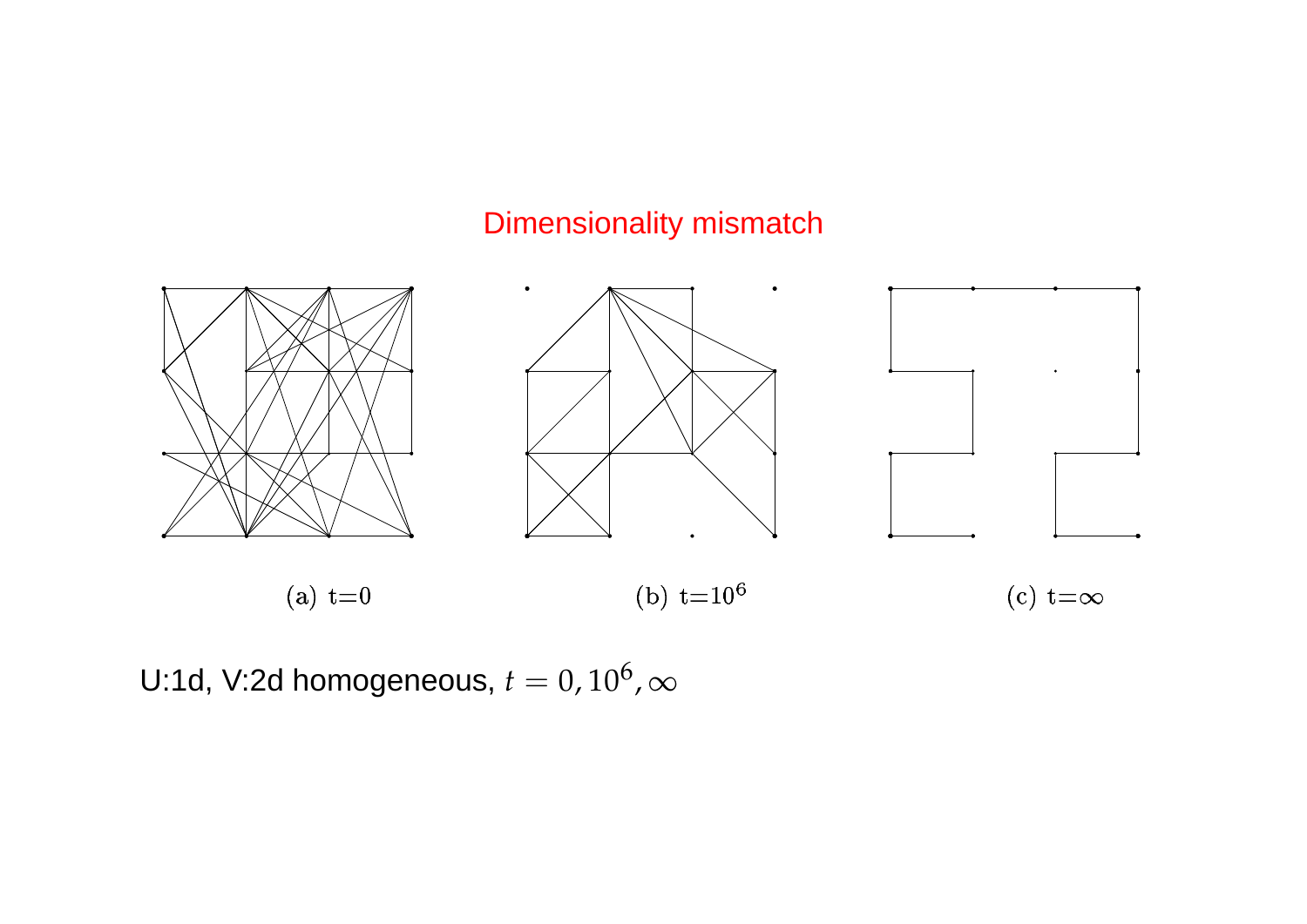#### Dimensionality mismatch & Heterogeneity



U:1d, V:2d heterogeneous,  $t=0$ ,  $10^6$ ,  $\infty$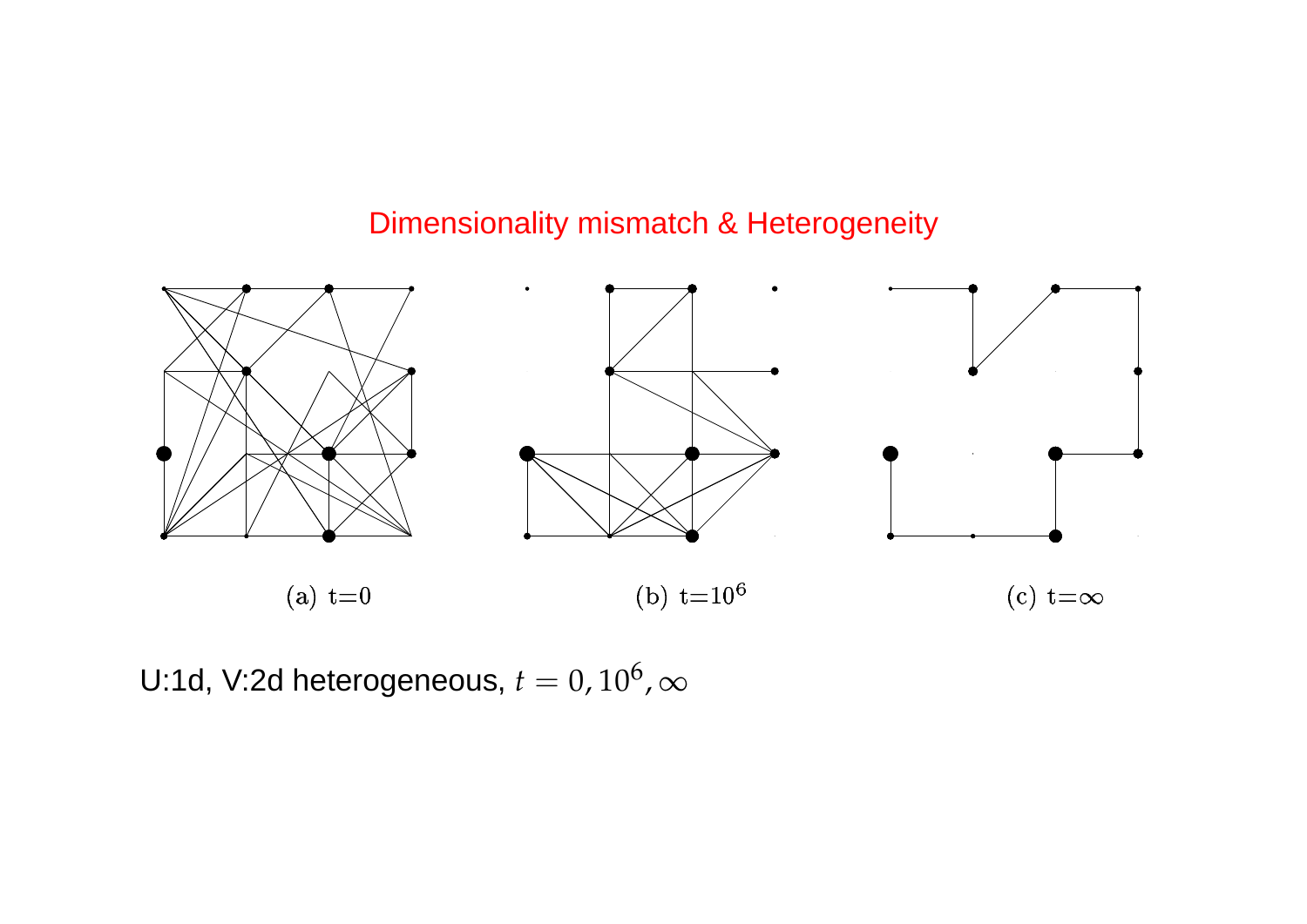#### Summary of results

- Specificity
- Coherence (Lewis, 1969; Steels, 1996; Oliphant, 1996)
- Distinctiveness (De Boer, 1999; Nowak & Krakakauer, 1999)
- Topology preservation (Zuidema & Westermann, 2003)
- High-value meanings first
- Low-value meanings sacrificed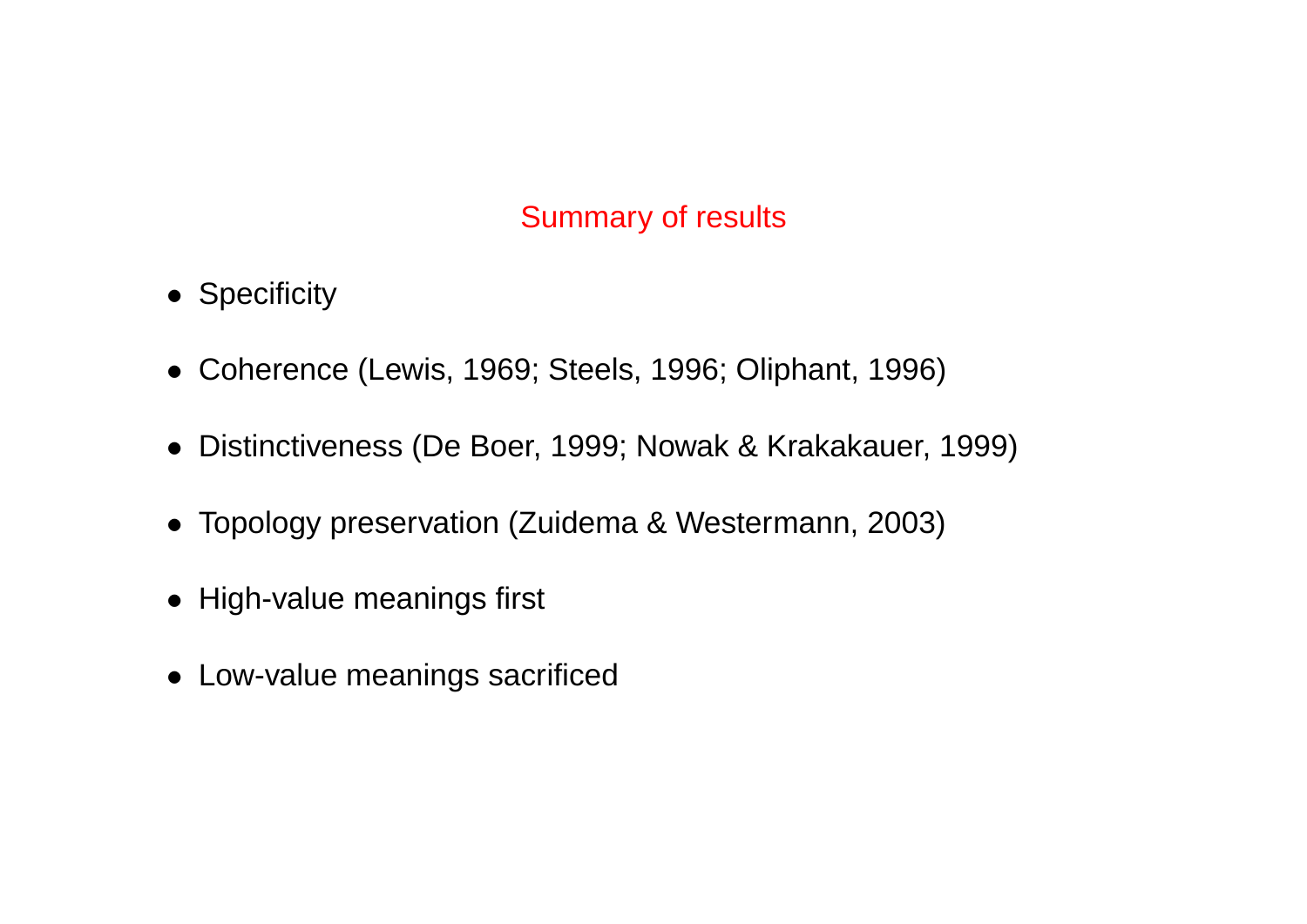#### **Discussion**

- Evolutionary Game Theory: Necessary and sufficient conditions for evolutionary stable languages ( $\sim$  Matina Donaldson, p.c.), dynamic analysis;
- Information Theory: Maximum fitness of languages in a noisy (*U*) and heterogeneous (*V*) environment (∼ Plotkin & Nowak, 2000);
- Evolution of Language: does topology preservation facilitate the spread of the capacity for compositionality?
- Sound symbolism?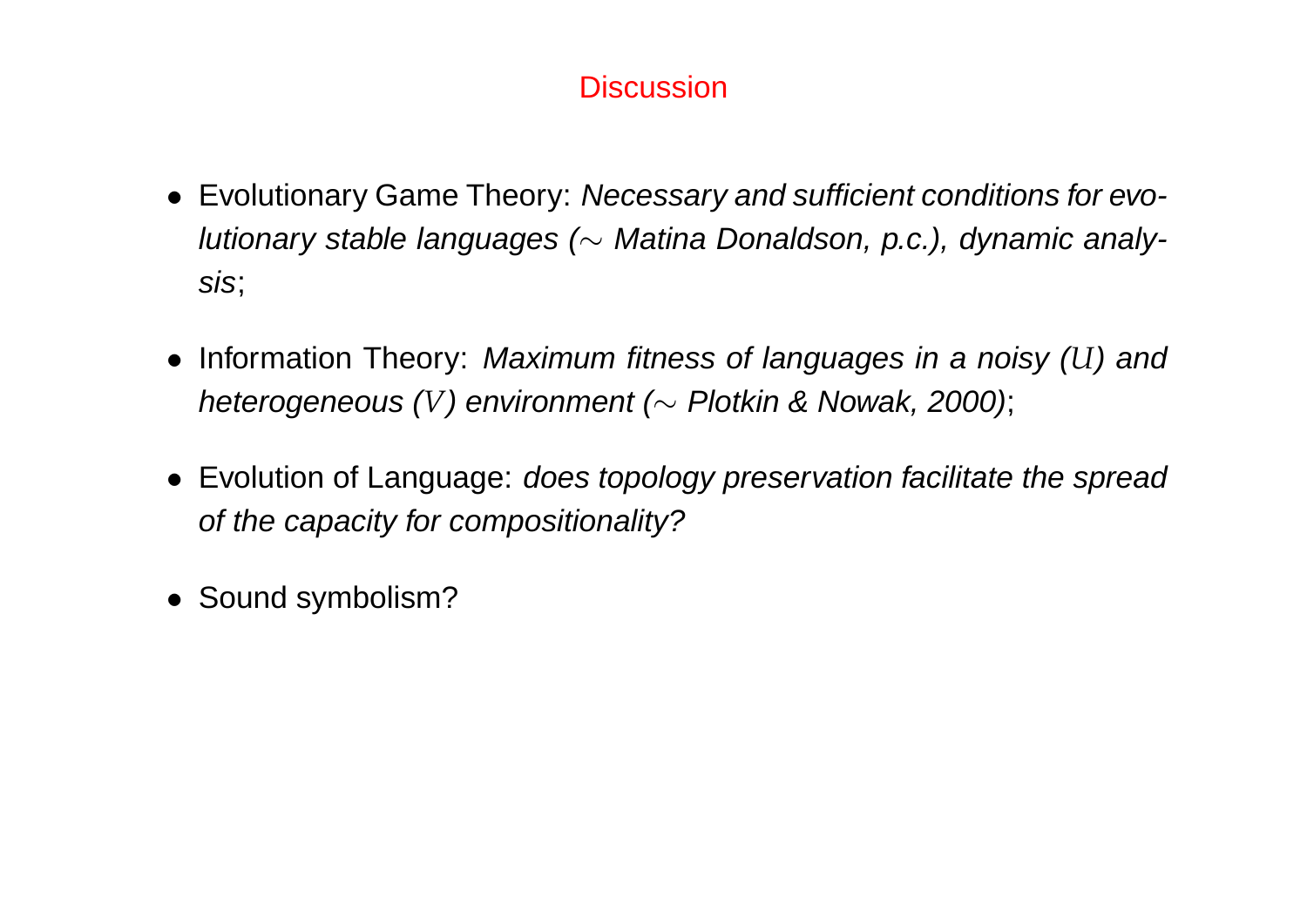## **Conclusions**

- 1. Crucial for evolutionary explanations of all aspects of language, is to explain how linguistic innovations can spread in a population; showing a better end result is neither sufficient nor necessary;
- 2. Including plausible assumptions on noise in signalling and a topology in the meaning space, as studied in a simple simulation, opens up the possibility for rich pattern formation that was overlooked in previous robotic and mathematical models;
- 3. Combinatorial patterning as a strategy to minimize the effects of noise is a possible precursor for *productive* combination;
- 4. A rich formalism allows for side-effects in evolutionary optimization; sideeffects of one adaptation (e.g. learning, noise robustness) might facilitate the next (e.g. phonemic coding, compositionality).